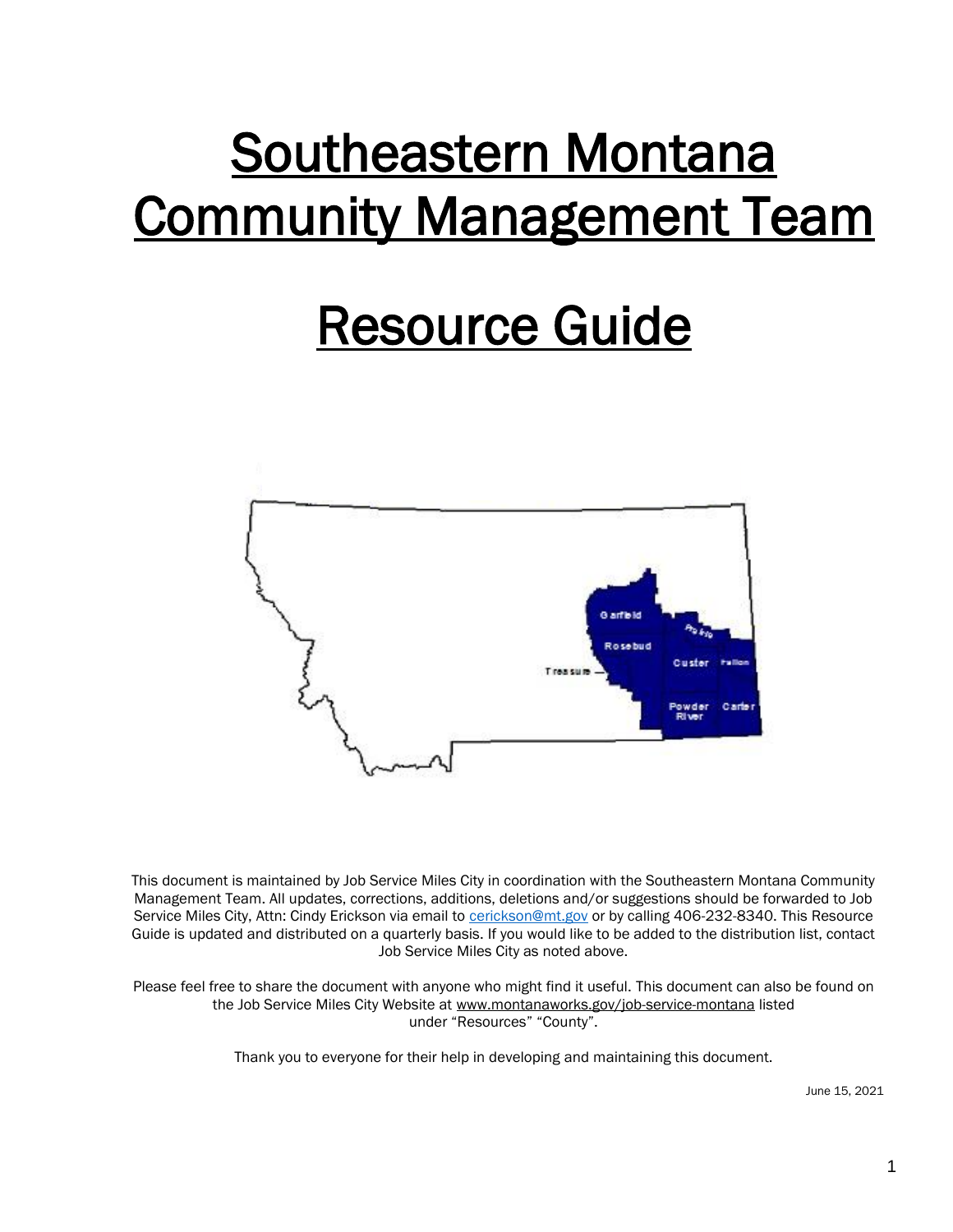# Montana Resources

## Montana Crisis and Emergency Resources

Montana Crisis Recovery Line (COVID 19 Relief) - Available Monday-Friday 10 a.m. to 10 p.m.

Phone: (877) 503-0833

Free, anonymous crisis counseling for individuals feeling isolated, lonely, anxious, or stressed due to COVID19

## Montana Crisis Text Line - Available 24 hours per day, every day

Text: MT to 741741

The Montana Crisis Text Line is part of the National Crisis Text Line providing free, 24/7 support via text message. It is available for any crisis: anxiety, depression, suicide, school stressors

## **Montana Nurse First Line** - Available 24 hours per day, every day to Medicaid eligible persons

Phone: (800) 330-7847

Toll-free and confidential nurse triage line staffed by licensed-registered nurses. Before you travel to your Primary Care Provider or the emergency room, call Nurse First to help you decide the best option or if you can treat the problem at home. Nurses at Nurse First may be able to help you save time and money by guiding you to the right care at the right place and at the right time

## Montana Suicide Prevention Lifeline - Available 24 hours per day, every day

Phone: (800) 273-TALK (8255)

Online: www.suicidepreventionlifeline.org

The Montana Suicide Prevention Lifeline is part of the national network of local crisis centers that provides free and confidential emotional support to people in suicidal crisis or emotional distress 24 hours a day, 7 days a week

## Montana Thrive – Cognitive Behavioral Therapy Skills

Online: <https://thriveformontana.com/>

Thrive by Waypoint Health is a free and confidential online program for people who want to take charge of their emotional well-being to lead happier, more satisfying lives. It teaches skills from cognitive behavior therapy (CBT) a method that has helped many people deal with stress, depression and anxiety

## Montana 211 - Available 24 hours per day, every day

Online: montana211.org

Montana 2-1-1 is a mobile friendly website that connects people to resources in their community for non-emergency needs. For more information, call (406) 272-8509.

Montana Warm Line - Available Monday-Friday 4 p.m. to 9 p.m. and Saturdays 3 p.m. to 6 p.m.

Phone: (877) 688-3377

For Montanans who live far away from services, there are few options for receiving support for mental illness without traveling long distances. The Warm Line utilizes the telephone and internet to provide home-based support services for people with mental illness by trained individuals with lived experience

## Montana Veterans Crisis Line

| Phone:  | (800) 273-8255 and Press 1          |
|---------|-------------------------------------|
| Text:   | 838255                              |
| Online: | https://www.veteranscrisisline.net/ |

## Assistance for Parents

## ParentingMontana.Org

Online: <https://parentingmontana.org/>

## Disability Services

## Montana Parent Training & Information Center

| Phone:  | (877) 870-1190                       |
|---------|--------------------------------------|
| Email:  | mpti@montanapti.org                  |
| Online: | https://www.mtempowermentcenter.org/ |

## Montana Youth in Transition

1617 Euclid Avenue, Suite 1, Helena, MT 59601 Phone: (406) 442-2576 Online: http://montanayouthtransitions.org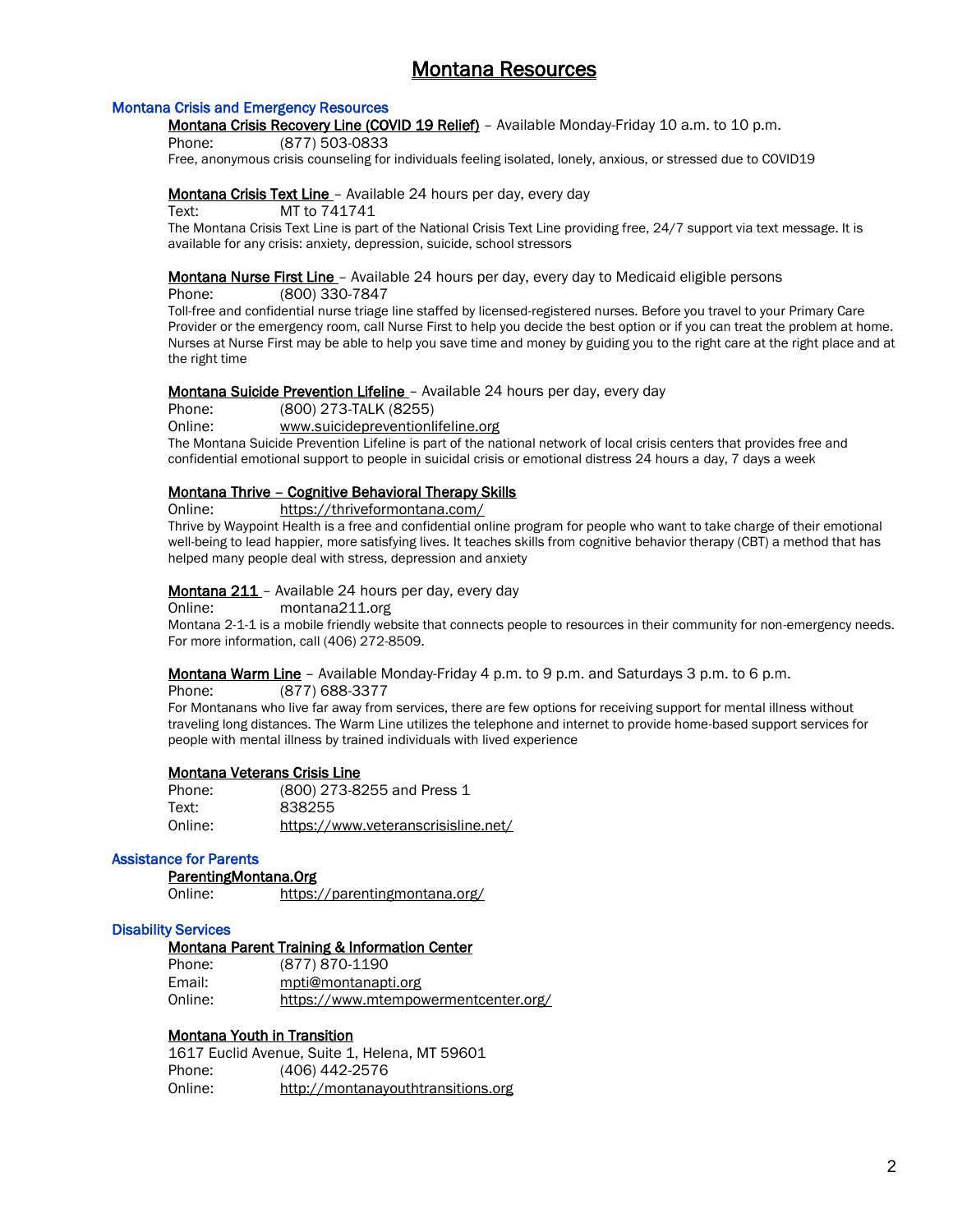## Social Security Administration

Billings SSA Field Office Phone: (866) 895-1795 (Monday through Friday 9 a.m. to 4 p.m.)

## Job Assistance / Employment

## Rural Employment Opportunities (REO)

2121 Rosebud Drive, Suite B, Billings, MT 59102

Phone: (406) 437-2382 Toll Free: (800) 546-1140

Online: http://reomontana.org/

Provides assistance to attend a vocational, technical or trade school for short-term job training, enter a work-related college program, or participate in an on-the job training program or apprenticeship.

## Legal Help

## Montana Justice Foundation

Phone: (406) 523-3920 Charitable arm of the Montana legal community

## Montana Legal Services Association)

Phone: (800) 666-6899 Online: www.montanalawhelp.org Provides low-income Montana residents access to the justice system

## Low Income Energy Assistance Program (LIEAP) and Weatherization

## Energy Share of Montana

|         | 3117 Cooney Drive, Suite 102, Helena, MT 59602 |                           |
|---------|------------------------------------------------|---------------------------|
| Phone:  | (406) 442-4900                                 | Toll Free: (888) 779-7589 |
| Email:  | contactus@energysharemt.com                    |                           |
| Online: | http://www.energysharemt.com/                  |                           |

## Montana Dakota Utilities Assistance Program

| Phone:        | (800) 638-3278                                 |
|---------------|------------------------------------------------|
| Online:       | http://dphhs.mt.gov                            |
| Apply online: | http://dphhs.mt.gov/hcsd/energyassistance.aspx |

## Low Income / Homeless Resources

**Montana Food Bank Network** (online resources) Online: http://mfbn.org/gethelp

## Shelter Directory – Montana

Online: http://www.homelessshelterdirectory.org/montana.html

# National Crisis and Emergency Resources

National Disaster Distress Help Line - Available 24 hours per day, every day

Phone: (800) 985-5990 Text: Text "TalkWithUs" to 66746 SAMHSA's Disaster Distress Helpline provides 24/7, 365-day-a-year crisis counseling and support to people experiencing emotional distress related to natural or human-caused disasters

## National Domestic Violence Hotline

Phone: (800) 799-SAFE (7233) Phone: (800) 787-3224 Hotline provides essential tools and support to help survivors of domestic violence

## Substance Abuse, Dependency Services, Prevention Services and Support Groups

## FindTreatment.Gov

Find a treatment facility near you Phone: (800) 662-HELP (4357) Online: <https://www.findtreatment.gov/>

## Quit Smoking Resources

| Phone:  | (800) 784-8669         |
|---------|------------------------|
| Online: | www.tobaccofree.mt.gov |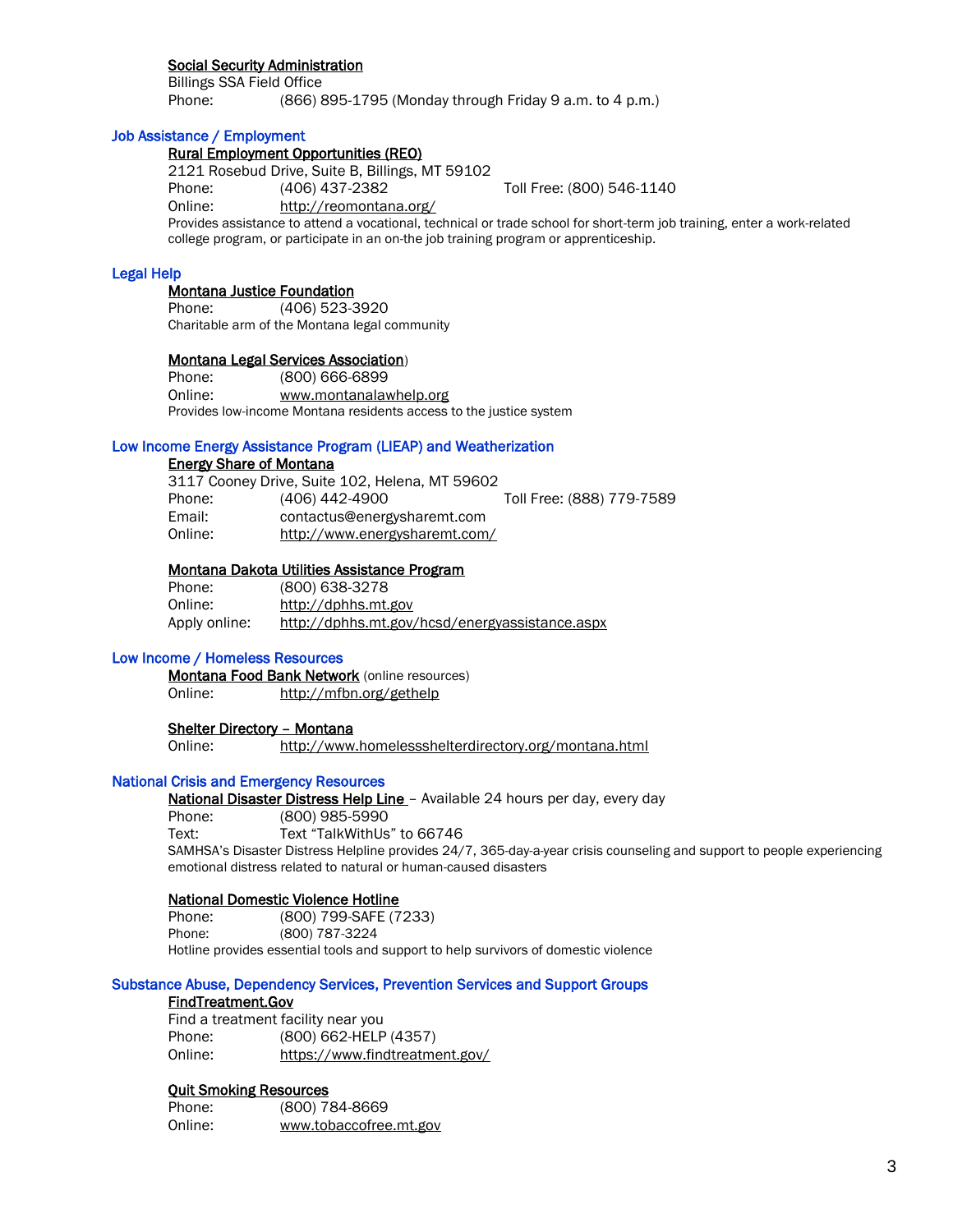## Tax Assistance

#### Montana Free File

Phone: (800) 666-6899 Online: http://montanafreefile.org Dedicated to helping you learn where to receive free tax assistance and how to get your refund faster by filing online

## Veteran Services

## Homeless Veteran's Coordinator

Tim Nordstrom, LCSW, HUD VA Social Worker Ben Steele VA Clinic, 1766 Majestic Lane, Billings, MT 59102 Phone: (406) 465-9635

# Custer County

## **Emergency**

# Police, Sheriff, Dispatch

In an Emergency, Dial 911

| Non-emergency police and sheriff needs |                |
|----------------------------------------|----------------|
| Police:                                | (406) 234-6273 |
| Sheriff:                               | (406) 874-3320 |
| Dispatch:                              | (406) 232-3411 |

## **Resources**

# Child Care Assistance

# **HRDC District 7**

7 North 31st Street, Billings, MT 59103 Phone: (406) 247-4732 Toll Free: (800) 433-1411 Online: [http://www.hrdc7.org](http://www.hrdc7.org/) Apply online for Best Beginnings Child Care Scholarship Program: <http://www.dphhs.mt.gov/hcsd/childcare/resourceandreferral/milescity.shtml>

## Dental Care

## Big Sky Smile Center

2600 Main Street, Miles City, MT 59301 Phone: (406) 234-3536 Online: www.bigskysmilecenter.com

## Hogan Family Dental

1820 Valley Drive East, Miles City, MT 59301 Phone: (406) 234-2926 Online: www.hoganfamilydental.com

## McFarland Family Dentistry

520 Main Street, Miles City, MT 59301 Phone: (406) 874-9637

## One Health

2811 Comstock Street, Miles City, MT 59301 Phone: (406) 874-8711 Online: <https://www.chcfamily.org/miles-city-dental>

## Yerger Family Dental

2904 Mallet Lane, Miles City, MT 59301 Phone: (406) 232-2214 Online: www.yergerfamilydental.com

## Disability Resources

## Developmental Education Assistance Program (DEAP)

2200 Box Elder St., Miles City, MT 59301 Phone: (406) 234-6034 Toll Free: (800) 224-6034 Online: [http://www.deapmt.org](http://www.deapmt.org/)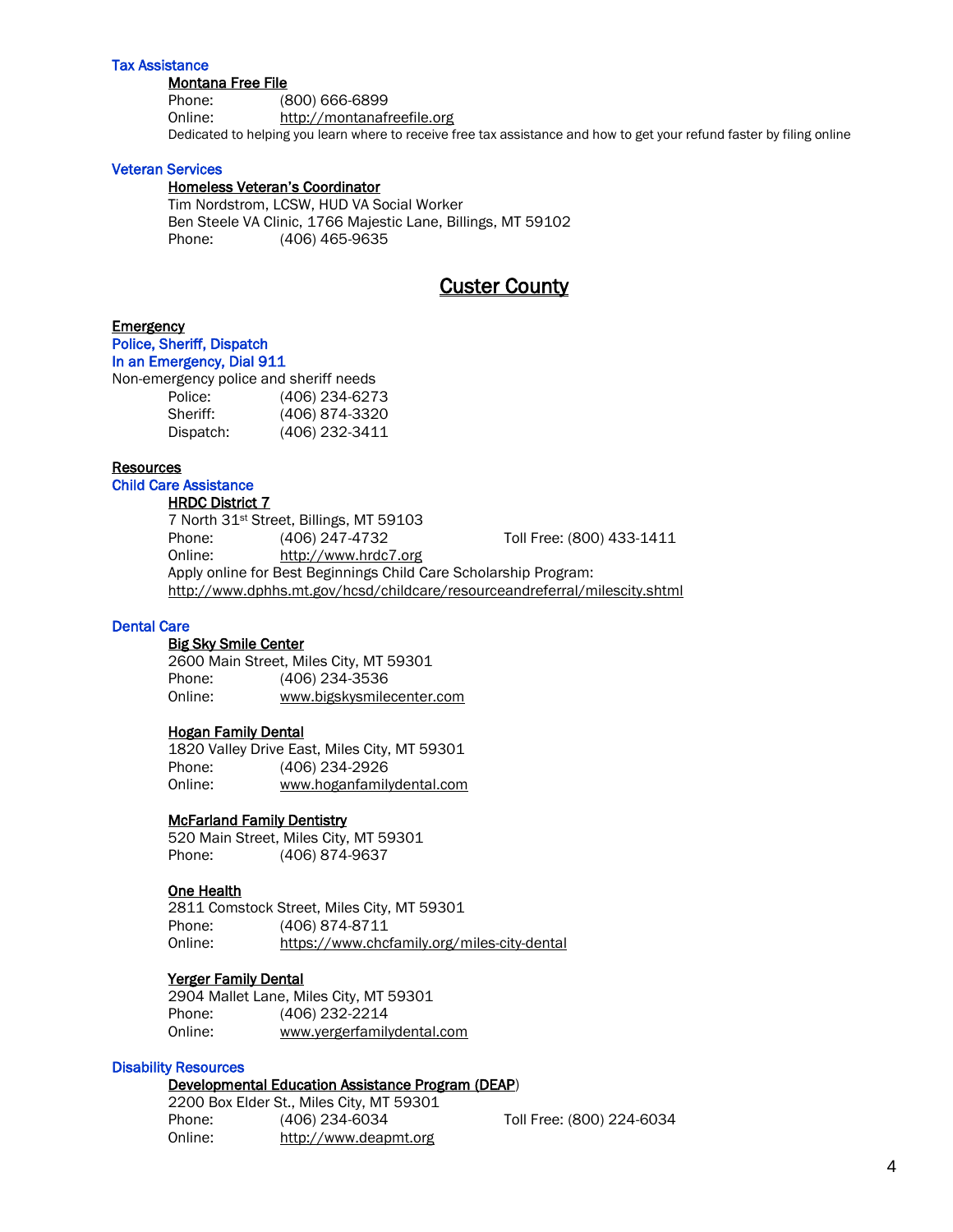## Eastern Montana Industries (EMI)

805 S. Haynes Ave., Miles City, MT 59301 Phone: (406) 234-3740 Online: [http://www.emi-mt.org](http://www.emi-mt.org/)

**LIFTT** (Living Independently for Today and Tomorrow) 100 ½ N. Merrill Ave, PO Box 1387, Glendive, MT 59330 Phone: (406) 606-1766 Online: <http://www.liftt.org/>

## Miles City Unified School District #1, Special Services Office

209 S. Lake, Miles City, MT 59301 Phone: (406) 234-3812

## Montana Vocational Rehabilitation

114 N. 7th Street, Miles City, MT 59301 Phone: (406) 232-0583 Toll Free: (877) 296-1198 Online: http://dphhs.mt.gov/detd/vocrehab

## Domestic Violence, Sexual Assault & Stalking Victim Services

## Custer Network Against Domestic Abuse and Sexual Assault (CNADA)

2200 Box Elder, Miles City, MT 59301 Phone: (406) 234-0542 Emergency: (406) 951-0475 (24/7 hotline available)

## Education/Schools

Big Country Educational Cooperative (Provides special services for rural schools)

PO Box 668, Miles City, MT 59301 Phone: (406) 234-1957

#### **HeadStart**

1608 Merriam, Miles City, MT 59301 Phone: (406) 234-5223 Online: https://aemt.org/our-services/head-start/

#### Learning Center (Adult Basic Education/HiSet program)

 Miles Community College, 2715 Dickinson Street, Miles City, MT 59301 Phone: (406) 874-6152 Email: LC@milescc.edu Online: www.milescc.edu

#### Miles City Unified School District #1

1604 Main Street, Miles City, MT 59301 Phone: (406) 234-3840 (Superintendent) Online: http://www.milescity.k12.mt.us/

## Miles Community College

2715 Dickinson Street, Miles City, MT 59301 Phone: (406) 874-6100 Online: www.milescc.edu

#### Northeastern Montana Area Health Education Center

519 Pleasant St, Miles City MT 59301 Phone: (406) 234-1424 Online: <https://www.montanahealthnetwork.com/nemt-ahec>

## Rural School Superintendent

Custer County Courthouse, 1010 Main Street, Miles City, MT 59301 Phone: (406) 874-3421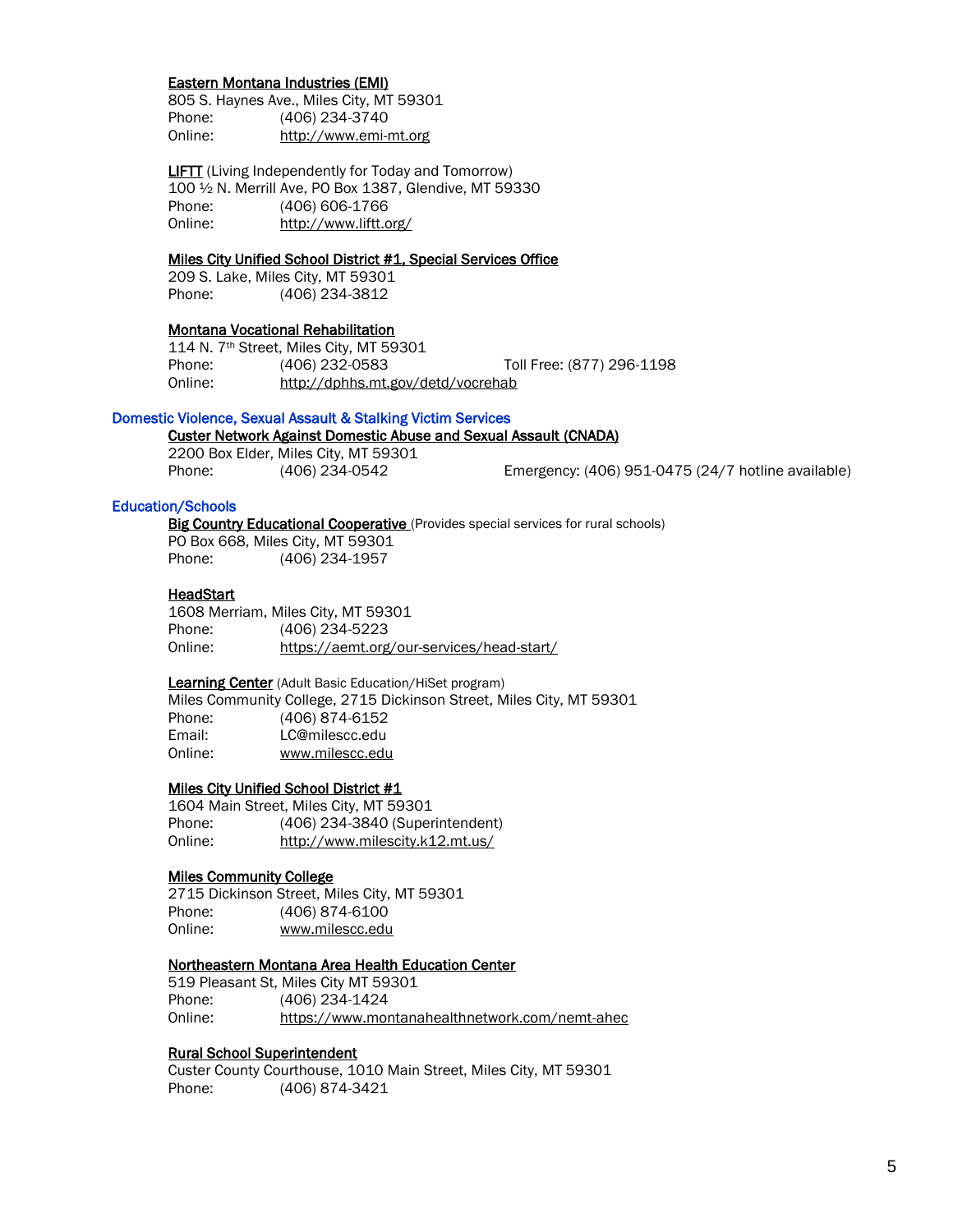## Elderly Services

Adult Protective Services (Elderly/Developmentally Disabled Services)<br>Phone: (406) 852-0411 Toll Free: (844 Phone: (406) 852-0411 Toll Free: (844) 277-9300 Online: http://dphhs.mt.gov/SLTC/APS

## Action for Eastern Montana Agency on Aging

Linda Wolff, Program Specialist, 11 South 7<sup>th</sup> Street, Miles City, MT 59301 Phone: (406) 234-8028 Online: www.aemt.org

## Custer County Council on Aging

1010 Main Street, Miles City, MT 59301 Phone: (406) 874-3482 Online: <http://www.custercountymt.com/services/council-on-aging/> (General Information, Meals on Wheels, Congregate Meals, Transportation, Home Visiting Program that provides Skilled Nursing, Personal Care and Home Health/Homemaker Home Visits)

#### Retired Senior Volunteer Program (RSVP)

Betty Vail, Director, 11 S. 7<sup>th</sup> Street, Suite 110, Miles City, MT 59301 Phone: (406) 234-0505 E-mail: [rsvp05@midrivers.com](mailto:rsvp05@midrivers.com)

## Family Services

#### Child Protective Services / Child and Family Services

708 Palmer St, P O Box 880, Miles City, MT 59301 Phone: (406) 234-1385 Toll Free: (866) 820-5437 (24-hour child abuse hotline)

## Food Bank

#### Custer County Food Bank

15 North 8th Street, Miles City, MT 59301 Phone: (406) 234-3663

#### **Healthcare**

## Billings Clinic, Miles City

 620 S. Haynes Ave., Miles City, MT 59301 Phone: (406) 233-7000 Online: www.billingsclinic.com/milescity

## Holy Rosary Healthcare

2600 Wilson Street, Miles City, MT 59301 Phone: (406) 233-2600 Online: www.holyrosaryhealthcare.org

## Pregnancy Outreach Clinic

516 Pleasant Street, Miles City, MT 59301 Phone: (406) 233-3098 Online: www.pregnancyclinicofmc.org

One Health (provides Public Health Nursing services)

Clinic: 305 S. 4th Street, Miles City, MT 59301 Phone: (406) 874-8700 Program Office: 515 Main Street, Miles City, MT 59301 Phone: (406) 874-8711 Online: www.chcfamily.org/onehealth

## Job Assistance / Employment

Action for Eastern Montana (for youth) 2030 N. Merrill (PO Box 1309), Glendive, MT 59330 Phone: (406) 377-3564 Toll Free: (800) 227-0703 Online: www.aemt.org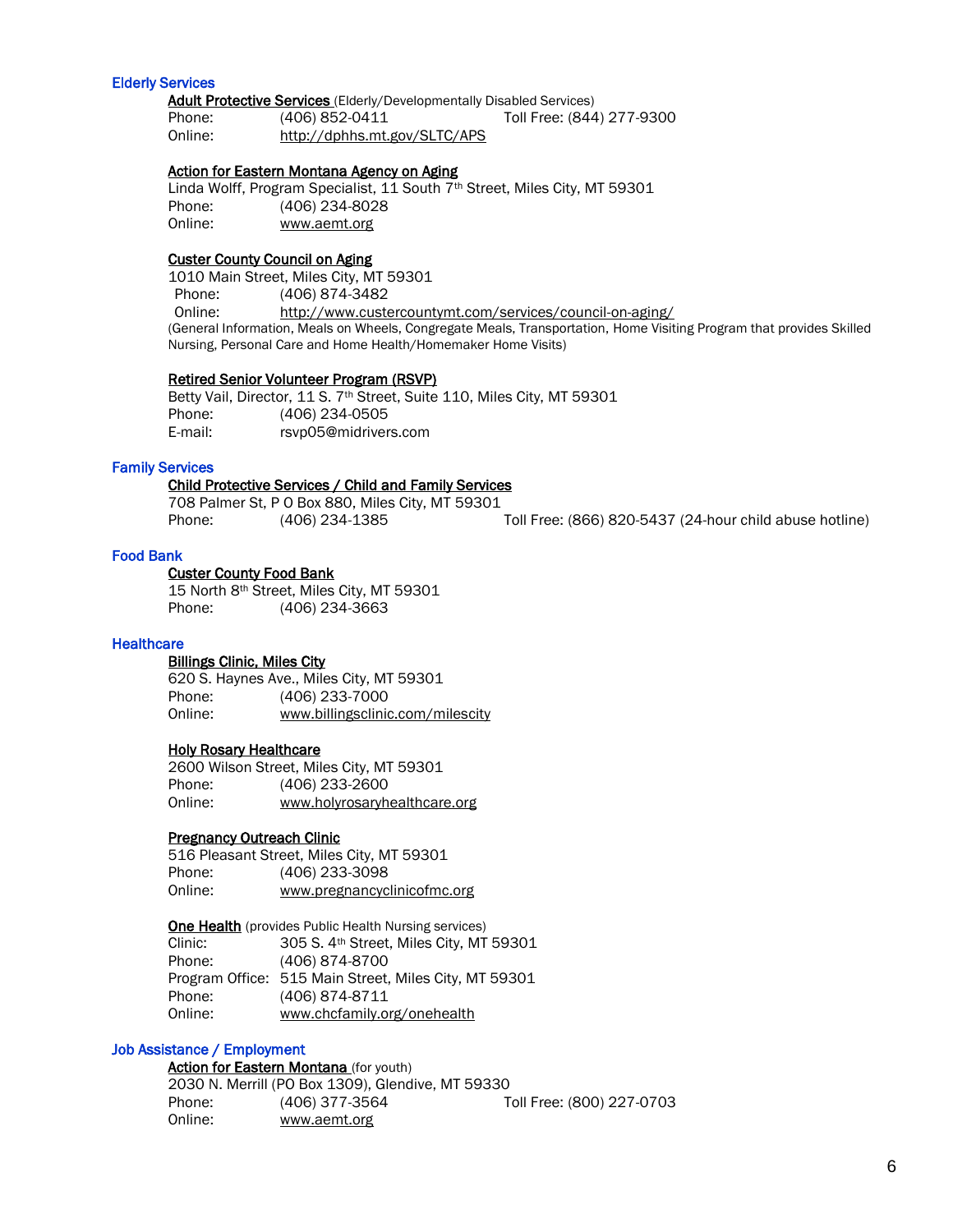## Job Service Miles City

12 North 10th Street, P O Box 1786, Miles City, MT 59301 Phone: (406) 232-8340 Email: milescityjsc@mt.gov Online: www.montanaworks.gov

## MT Senior Community Service Employment Program

Carol Hansen, Employment Specialist 2401 Montana Avenue, Suite 301, Billings, MT 59101 Phone: (406) 694-7269 Email: [carolh@esgw.org](mailto:carolh@esgw.org) Online: <https://www.esgw.org/>

Pathways (services to TANF cash assistance participants) 201 Main Street, Wolf Point, MT 59201 Phone: (406) 653-1720 Online: http://dphhs.mt.gov/hcsd/worcmanual.aspx

 Work Incentives Program and Assistance Program (WIPA) Tiffany Costa, Community Work Incentives Coordinator/Project Director 1500 University Drive, Billings, MT 59101 Phone: 406-657-2098 Toll Free: 888-866-3822 Email: [Tiffany.Costa1@msubillings.edu](mailto:Tiffany.Costa1@msubillings.edu) Online: http://www.msubillings.edu/socialsecurity/ Provides free benefits counseling services statewide for individuals who receive disability benefits (SSI/SSDI/CDB) who return to work. Explains the impact of state and federal benefits and how to report wage income to SSA

#### Legal Help

## Eastern Montana CASA GAL (Court Appointed Special Advocates)

2705 E. Main Street, PO Box 1234, Miles City, MT 59301 Phone: (406) 234-2354 54253 US Hwy 2, Glasgow, MT 59230 Phone: (406) 230-6345

## Custer County Attorney

1010 Main Street, Miles City, MT 59301 Phone: (406) 874-3310

**Custer County Courthouse** (kiosk available in lobby to print free legal documents) 1010 Main Street, Miles City, MT 59301

#### Juvenile Division 16<sup>th</sup> Judicial District (Juvenile Probation)

1010 Main Street, Miles City, MT 59301 Phone: (406) 874-3418

## Miles City Public Defenders Office

11 South 7<sup>th</sup> Street, Suite 100, Miles City, MT 59301 Phone: (406) 234-1702

## Low Income Energy Assistance Program (LIEAP) and Weatherization

#### Department of Public Health and Human Services

Action for Eastern Montana, 2030 N. Merrill (PO Box 1309), Glendive, MT 59330 (covers Custer County) Phone: (406) 377-3564 Toll Free: (800) 227-0703 Online: <http://dphhs.mt.gov/hcsd/energyassistance.aspx> Application: <http://dphhs.mt.gov/Portals/85/hcsd/documents/lieap/LIEAPApplication.pdf>

## Low Income / Homeless Resources

Country Thrift Store at Miles City Academy 1411 Leighton Blvd, Miles City, MT 59301 Phone: (406) 234-4146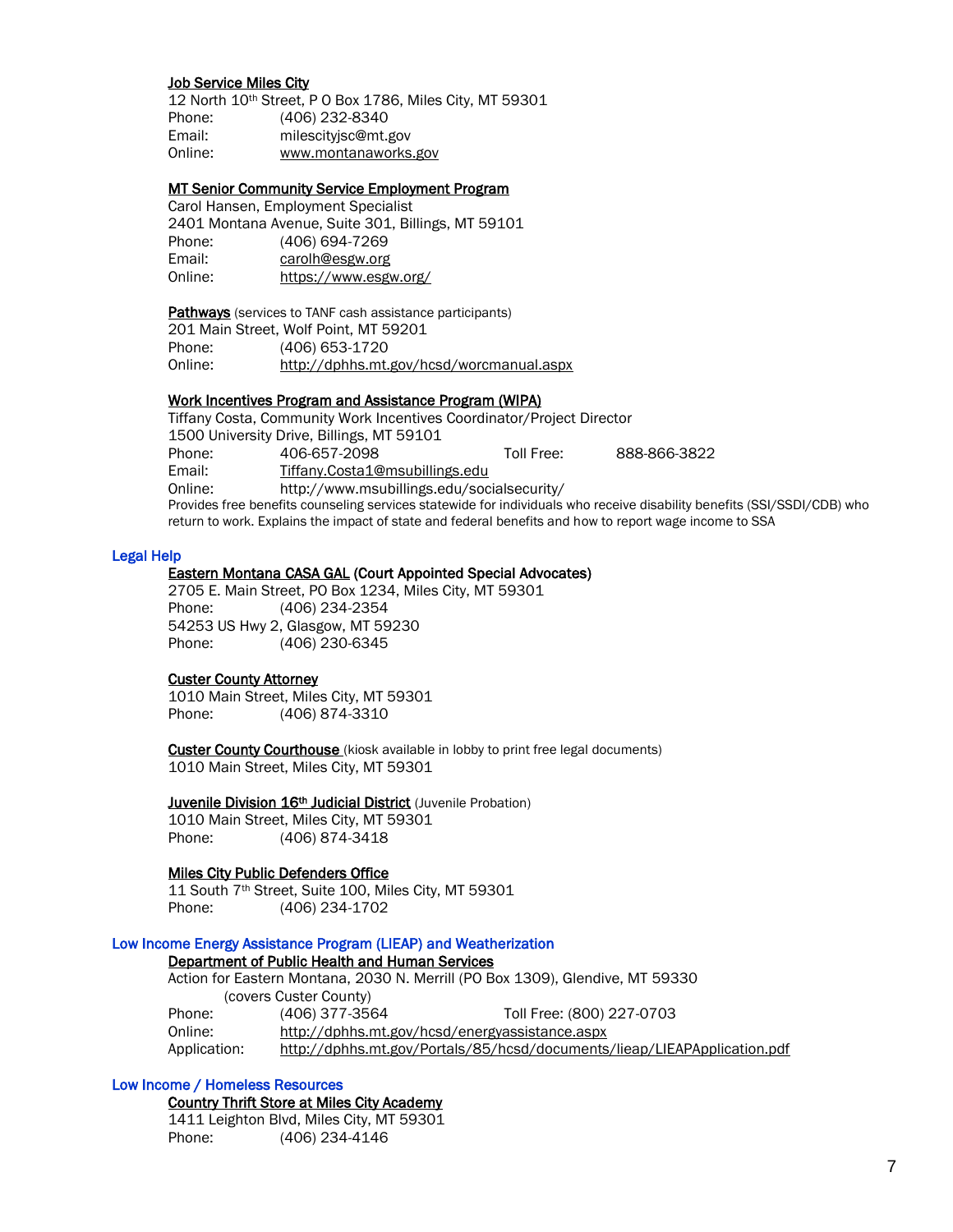#### Custer County Community Table

 24 N. 11th Street, PO Box 93, Miles City, MT 59301 Phone: (406) 234-5013 Online: https://milescitysoup.com/ (Providing a healthy meal for all – for anyone hungry, lonely or curious – Monday - Friday 11 a.m. to 12:30 p.m.)

## EMI Second Time Around

17 South 6th Street, Miles City, MT 59301 Phone: (406) 234-0036

## **Salvation Army**

Custer County Dispatch Center, 1010 Main Street, Miles City, MT 59301 Phone: (406) 232-3411 Pastor Alan Brown - (406) 232-0447 Marielaine Hegel - (406) 874-5843 (For Immediate Need: I.D. needed, criminal record will be checked – available services include one-night stay, bus ticket, gasoline, meal)

## St. Vincent de Paul Thrift Store

407 Main Street, Miles City, MT 59301 Phone: (406) 234-3011

#### Low Income Housing (Section 8 and HUD Information and Low-Income Housing Options)

#### Custer Villa Apartments

210 Arrowhead Dr, Miles City, MT 59301 Phone: (406) 234-7755

**Eagles Manor** (Independent living for Adults 62 & older or under 62 & disabled) 1000 Palmer, Miles City, MT 59301 Phone: (406) 234-5320

## Miles City Housing Authority

310 N. Jordan, Miles City, MT 59330 Phone: (406) 234-3433

#### Action for Eastern Montana

2030 N. Merrill (PO Box 1309), Glendive, MT 59330 Phone: (406) 377-3564 Toll Free: (800) 227-0703 Online: www.aemt.org

## Mental Health

## Addictive and Mental Disorders Division, Public Health and Human Services

Antonia Klein, Community Program Officer, 219 N. Merriam, Miles City, MT 59301 Phone: (406) 234-1866

#### Big Sky Mental Health Services, PLLC

Pamela Columbik, MS, LCPC, NCC, BCPC Eleanor Patty Lavin, PMHCNS-BC 2000 Clark Street, Ste. 6, Miles City, MT 59301 Phone: (406) 234-7890

#### Carrie David, LCPC

14 N. 8th Street, P O Box 222, Miles City, MT 59301 Phone: (406) 852-0056

## Eastern Montana Community Mental Health Center

2508 Wilson Street, Miles City, MT 59301 Phone: (406) 234-1687 Crisis Line: (406) 234-1688 Crisis Text Line: Text START to 741-741 Online: [www.emcmhc.org](http://www.emcmhc.org/)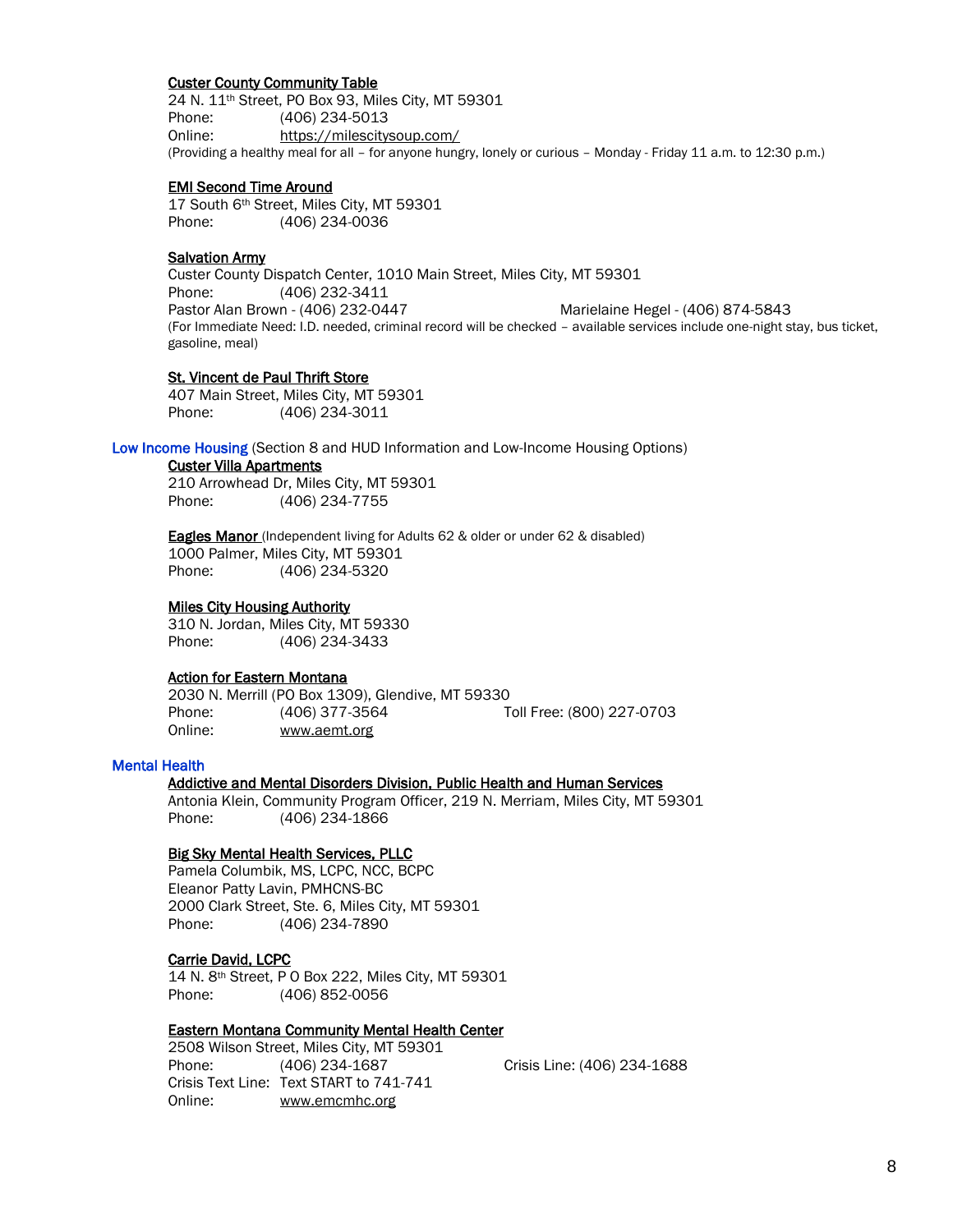## Eastern Montana Counseling and Consulting

Bob Zadow, LCPC, 2000 Clark Street, Miles City, MT 59301 Phone: (406) 234-2592

## Essence Counseling Services LLC

Ashley Meidinger, LCSW, 519 Main Street, Miles City, MT 59301 Phone: (575) 693-0167

## Suicide Prevention Lifeline

| Phone:  | Phone: (406) 234-1900                                               | (800) 273-TALK (8255) |
|---------|---------------------------------------------------------------------|-----------------------|
| Online: | www.suicidepreventionlifeline.org                                   |                       |
| Online: | www.letstalkmilescity.org (local "Let's Talk Miles City" Resources) |                       |

## Youth Dynamics

|         | 2813 Comstock, Miles City, MT 59301 |
|---------|-------------------------------------|
| Phone:  | (406) 232-4233                      |
| Online: | http://www.youthdynamics.org        |

School Lunch Assistance (free and reduced hot lunches and breakfasts available)

#### Miles City Unified School District

1604 Main Street, Miles City, MT 59301 Phone: (406) 234-3840 Forms and applications are given to parents when students are registered at the school.

## Substance Abuse, Dependency Services, Prevention Services and Support Groups

## Alcoholics Anonymous/Narcotics Anonymous

Ursuline Convent, 1411 Leighton Blvd., Miles City, MT 59301 Phone: (406) 234-3459 Online: [www.aa.org](http://www.aa.org/) Online: [www.na.org](http://www.na.org/)

#### EMCMHS/SADS

 Eastern Montana Mental Health Center 2508 Wilson Street, PO Box 1503, Miles City, MT 59301 Phone: (406) 234-1687 Online: http://www.emcmhc.com/services/#mha

#### Gamblers Anonymous

Ursuline Convent, 1411 Leighton Blvd., Miles City, MT 59301 Phone: (406) 234-0360 Online: [http://www.gamblersanonymous.org](http://www.gamblersanonymous.org/)

## Grief Share Support Group

Stevenson & Sons Funeral Home 1717 Main Street, Miles City, MT 59301 Phone: (406) 232-4457 Toll Free: (800) 775-4460 Online: http://stevensonandsons.com

## New Life Support Grief Group

Phone: (406) 874-3502 Phone: (406) 234-1900

Supplemental Nutrition Assistance Program (SNAP), Food Stamps, cash assistance, healthcare, childcare, housing, Medicare/Medicaid

Office of Public Assistance

|         | 219 North Merriam, Miles City, MT 59301 |
|---------|-----------------------------------------|
| Phone:  | (888) 706-1535                          |
| Email:  | hhshcsopacuster@mt.gov                  |
| Online: | http://www.dphhs.mt.gov                 |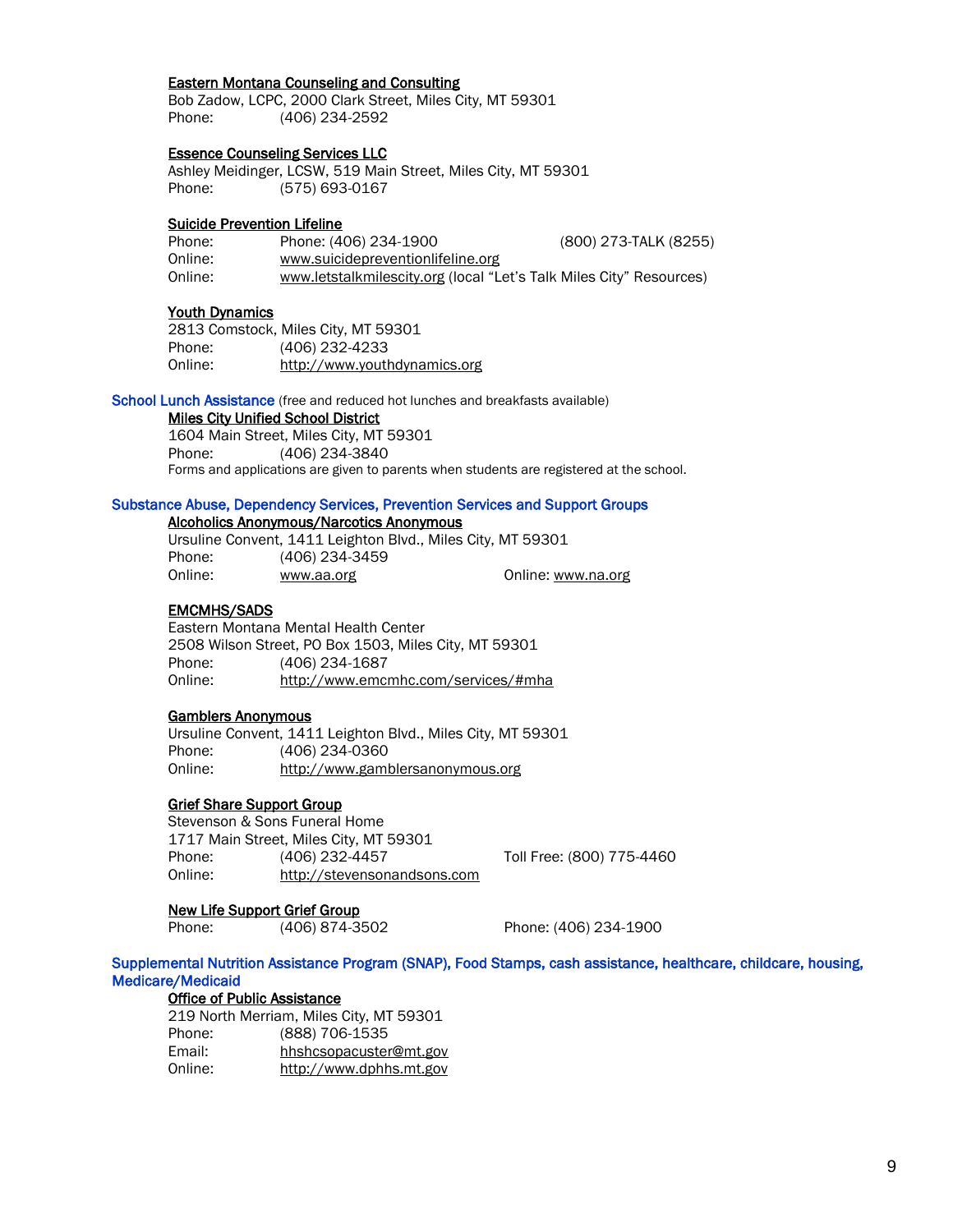## **Transportation**

#### Custer County Transit

Phone: (406) 874-2222

Safe, efficient and effective Public Transportation for all the Citizens of Miles City area of Custer County, MT. Call to make your reservations and explain your mobility needs. Must make reservations 24 hours in advance.

#### Veteran Services

#### Montana Veteran's Affairs

Earl E. Edmonds, Veteran's Service Officer, 1020 N. Haynes Ave., Miles City, MT 59301 Phone: (406) 232-1203

#### Veteran's Administration Medical Center

210 S. Winchester, Miles City, MT 59301 Phone: (406) 874-5600

## Weatherization and Fuel Assistance

## Action for Eastern Montana

2030 N. Merrill (PO Box 1309), Glendive, MT 59330 Phone: (406) 377-3564 Toll Free: (800) 227-0703 Online: www.aemt.org

## Women, Infants and Children (WIC)

#### One Health WIC Clinic

2811 Comstock, Miles City, MT 59301 Phone: (406) 851-5050

# **Carter County**

## Alzada Emergency

Police, Sheriff, Dispatch In an Emergency, Dial 911! Non-emergency police and sheriff needs Sheriff: (406) 828-4520

# Ekalaka Emergency

Police, Sheriff, Dispatch In an Emergency, Dial 911! Non-emergency police and sheriff needs Sheriff: (406) 775-8743

## Resources

Child Care Assistance

## HRDC District 7

7 North 31st Street, Billings, MT 59103 Phone: (406) 247-4732 Toll Free: (800) 433-1411 Online: [http://www.hrdc7.org](http://www.hrdc7.org/) Apply online for Best Beginnings Child Care Scholarship Program: <http://www.dphhs.mt.gov/hcsd/childcare/resourceandreferral/milescity.shtml>

#### Congregate Meals

## Carter County Senior Citizen's Center

Main Street, Ekalaka, MT 59324 Phone: (406) 775-6203 Meals served Tuesday, Wednesday, Thursday 11:30 a.m. to 1 p.m.

#### Disability Services

## Developmental Education Assistance Program (DEAP)

2200 Box Elder St., Miles City, MT 59301 Phone: (406) 234-6034 Toll Free: (800) 224-6034 Online: [http://www.deapmt.org](http://www.deapmt.org/)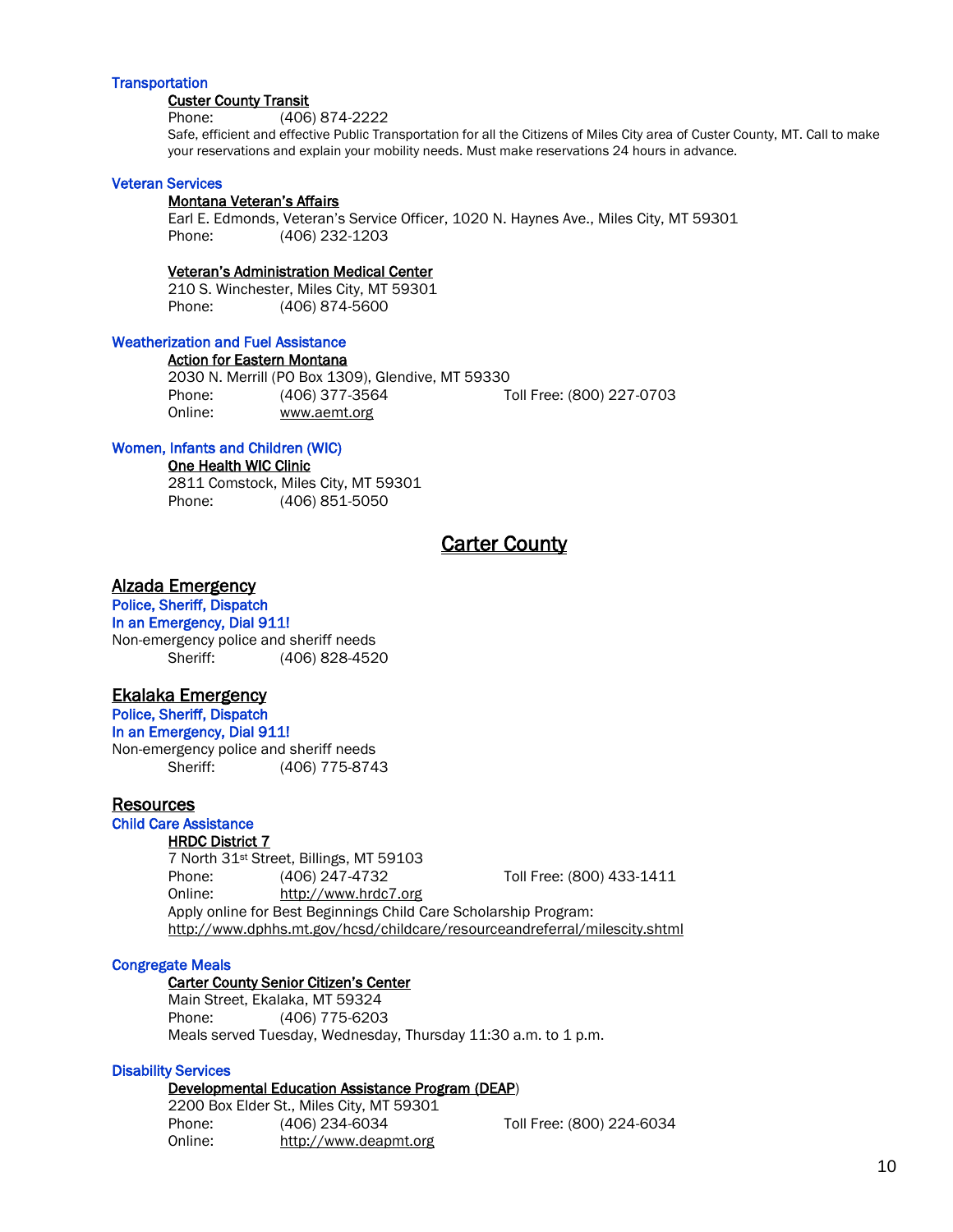#### Eastern Montana Industries (EMI)

805 S. Haynes Ave., Miles City, MT 59301 Phone: (406) 234-3740 Online: http://www.emi-mt.org

**LIFTT** (Living Independently for Today and Tomorrow) 100 ½ N. Merrill Ave, PO Box 1387, Glendive, MT 59330 Phone: (406) 606-1766 Online: <http://www.liftt.org/>

## Montana Vocational Rehabilitation

114 N. 7th Street, Miles City, MT 59301 Phone: (406) 232-0583 Toll Free: (877) 296-1198 Online: http://dphhs.mt.gov/detd/vocrehab

## Education/Schools

#### Carter County High School

111 West Speelmon Street, Ekalaka, MT 59324 Phone: (406) 775-8767

## Ekalaka Elementary

106 Park Street, Ekalaka, MT 59327 Phone: (406) 775-8765

## Elderly Services

**Adult Protective Services** (Elderly/Developmentally Disabled Services) Phone: (406) 939-2238 Toll Free: (844) 277-9300 Online: http://dphhs.mt.gov/SLTC/APS

#### Retired Senior Volunteer Program (RSVP)

Betty Vail, Director, 11 S. 7<sup>th</sup> Street, Suite 110, Miles City, MT 59301 Phone: (406) 234-0505 E-mail: [rsvp05@midrivers.com](mailto:rsvp05@midrivers.com)

## Family Services

## Child Protective Services / Child and Family Services

708 Palmer St, P O Box 880, Miles City, MT 59301 Phone: (406) 234-1385 Toll Free: (866) 820-5437 (24-hour child abuse hotline)

## Food Bank

 Carter County Food Bank 214 Parks Street, Ekalaka, MT 59324 Phone: (406) 775-8751 Email: ccsencit@midrivers.com

## **Healthcare**

## Dahl Memorial Healthcare Association, Inc

 46 East Park St., Ekalaka, MT 59324 Phone: (406) 775-8739

## Job Assistance / Employment

## Action for Eastern Montana (for youth)

2030 N. Merrill (PO Box 1309), Glendive, MT 59330 Phone: (406) 377-3564 Toll Free: (800) 227-0703 Online: www.aemt.org

#### Job Service Miles City

12 North 10th Street, P O Box 1786, Miles City, MT 59301 Phone: (406) 232-8340 Email: milescityjsc@mt.gov Online: www.montanaworks.gov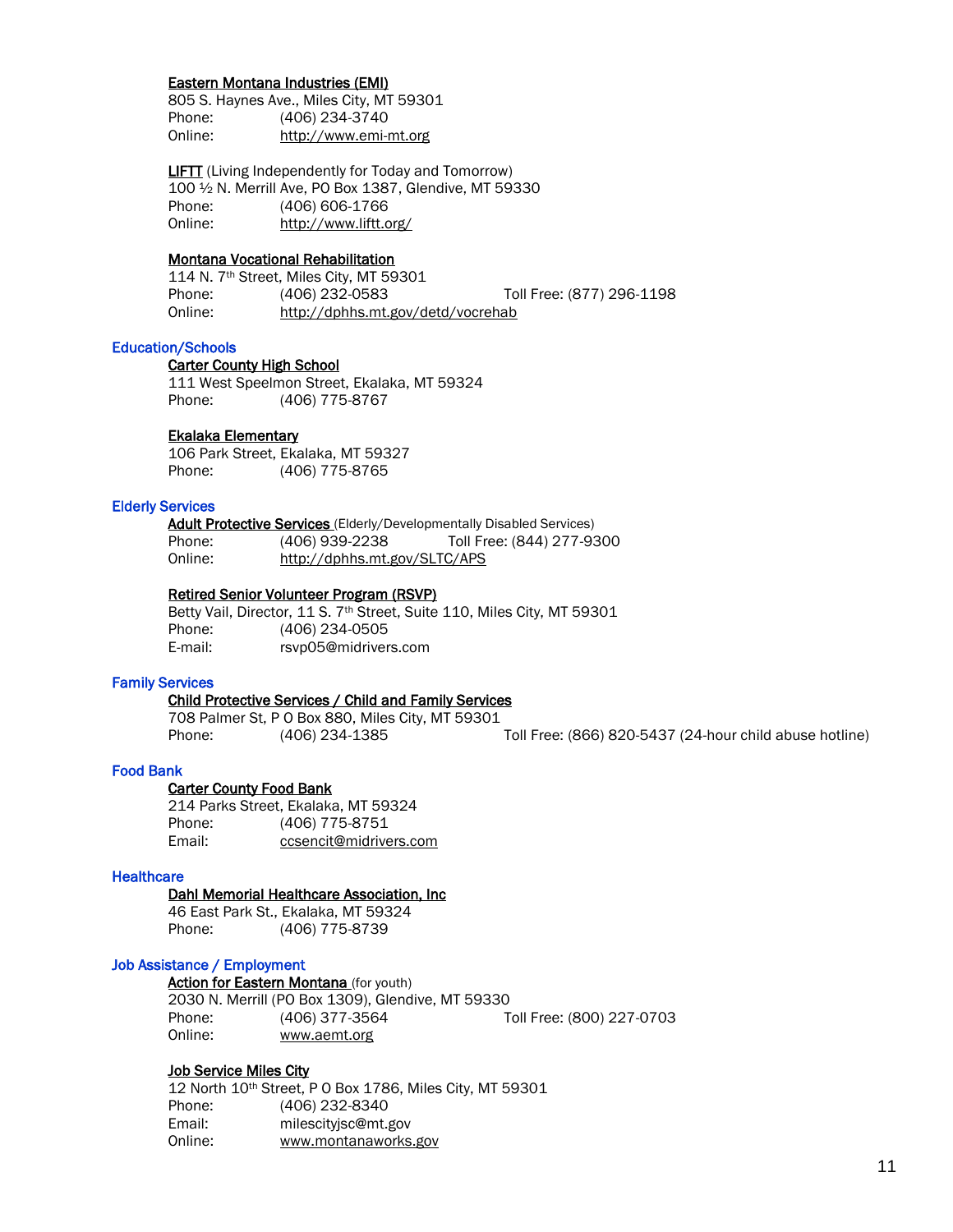## Work Incentives Program and Assistance Program (WIPA)

Tiffany Costa, Community Work Incentives Coordinator/Project Director

1500 University Drive, Billings, MT 59101

Phone: 406-657-2098 Toll Free: 888-866-3822

Email: [Tiffany.Costa1@msubillings.edu](mailto:Tiffany.Costa1@msubillings.edu)

Online: http://www.msubillings.edu/socialsecurity/

Provides free benefits counseling services statewide for individuals who receive disability benefits (SSI/SSDI/CDB) who return to work. Explains the impact of state and federal benefits and how to report wage income to SSA

## Meals on Wheels

Dahl Memorial Healthcare Association

Phone: (406) 775-8738

## **Transportation**

Carter County Carter Charter Phone: (406) 775-7086

## Veteran Services

## Montana Veteran's Affairs

Earl E. Edmonds, Veteran's Service Officer, 1020 N. Haynes Ave., Miles City, MT 59301 Phone: (406) 232-1203

## Veteran's Administration Medical Center

210 S. Winchester, Miles City, MT 59301 Phone: (406) 874-5600

## Women, Infants and Children (WIC)

 One Health WIC Clinic 2811 Comstock, Miles City, MT 59301 Phone: (406) 851-5050

# Fallon County

## County of Fallon / City of Baker Emergency

## Police, Sheriff, Dispatch In an Emergency, Dial 911!

Non-emergency police and sheriff needs Sheriff: (406) 778-2879 Police: (406) 778-2151

## Resources

Child Care Assistance

## HRDC District 7

7 North 31st Street, Billings, MT 59103 Phone: (406) 247-4732 Toll Free: (800) 433-1411 Online: [http://www.hrdc7.org](http://www.hrdc7.org/) Apply online for Best Beginnings Child Care Scholarship Program: <http://www.dphhs.mt.gov/hcsd/childcare/resourceandreferral/milescity.shtml>

## Disability Services

## Developmental Education Assistance Program (DEAP)

2200 Box Elder St., Miles City, MT 59301 Phone: (406) 234-6034 Toll Free: (800) 224-6034 Online: [http://www.deapmt.org](http://www.deapmt.org/)

## Eastern Montana Industries (EMI)

805 S. Haynes Ave., Miles City, MT 59301 Phone: (406) 234-3740 Online: http://www.emi-mt.org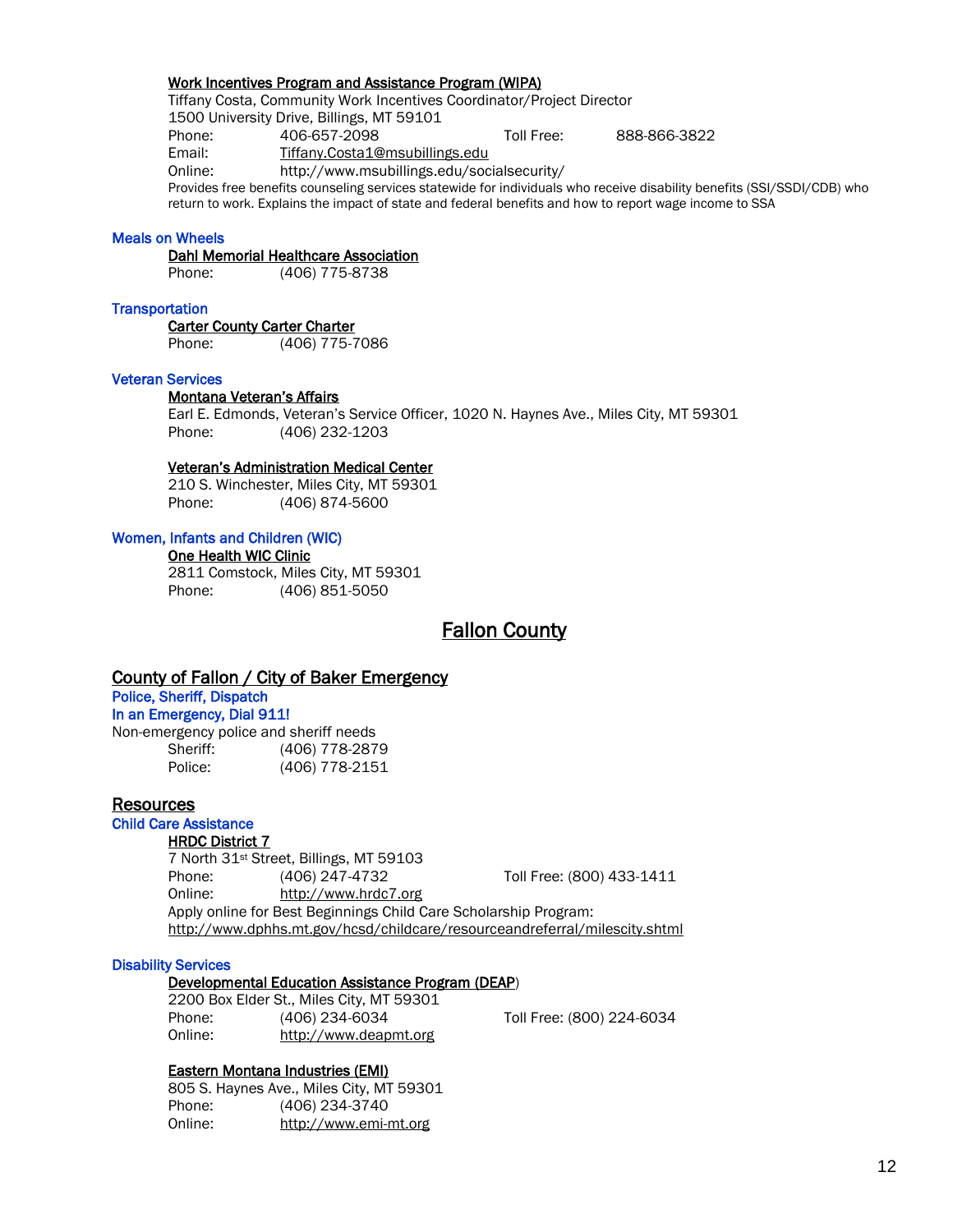LIFTT (Living Independently for Today and Tomorrow) 100 ½ N. Merrill Ave, PO Box 1387, Glendive, MT 59330 Phone: (406) 606-1766 Online: <http://www.liftt.org/>

## Montana Vocational Rehabilitation

114 N. 7th Street, Miles City, MT 59301 Phone: (406) 232-0583 Toll Free: (877) 296-1198 Online: http://dphhs.mt.gov/detd/vocrehab

## Domestic Violence, Sexual Assault & Stalking Victim Services

Custer Network Against Domestic Abuse and Sexual Assault (CNADA)

2200 Box Elder, Miles City, MT 59301 Phone: (406) 234-0542 Emergency: (406) 951-0475 (24/7 hotline available)

#### Education/Schools

 Baker Public Schools PO Box 659, Baker, MT 59313 Phone: (406) 778-3329

## Plevna School District #55

327 North Main, PO Box 158, Plevna, MT 59344 Phone: (406) 772-5666

## Elderly Services

Adult Protective Services (Elderly/Developmentally Disabled Services) Phone: (406) 939-2238 Toll Free: (844) 277-9300 Online: http://dphhs.mt.gov/SLTC/APS

## Fallon County Council on Aging

Carla Brown, P O Box 1025, Baker, MT 59313 Phone: (406) 778-3595

#### Retired Senior Volunteer Program (RSVP)

Betty Vail, Director, 11 S. 7<sup>th</sup> Street, Suite 110, Miles City, MT 59301 Phone: (406) 234-0505 E-mail: [rsvp05@midrivers.com](mailto:rsvp05@midrivers.com)

## Family Services

#### Child Protective Services / Child and Family Services

708 Palmer St, P O Box 880, Miles City, MT 59301 Phone: (406) 234-1385 Toll Free: (866) 820-5437 (24-hour child abuse hotline)

#### **Healthcare**

## Fallon County Public Health

 225 S. 3rd Street West, PO Box 820, Baker, MT 59313 Phone: (406) 778-2824 Email: fchd1@midrivers.com

#### [Fallon Medical Complex](http://www.fallonmedical.org/)

PO Box 820, Baker, MT 59313 Phone: (406) 778-3331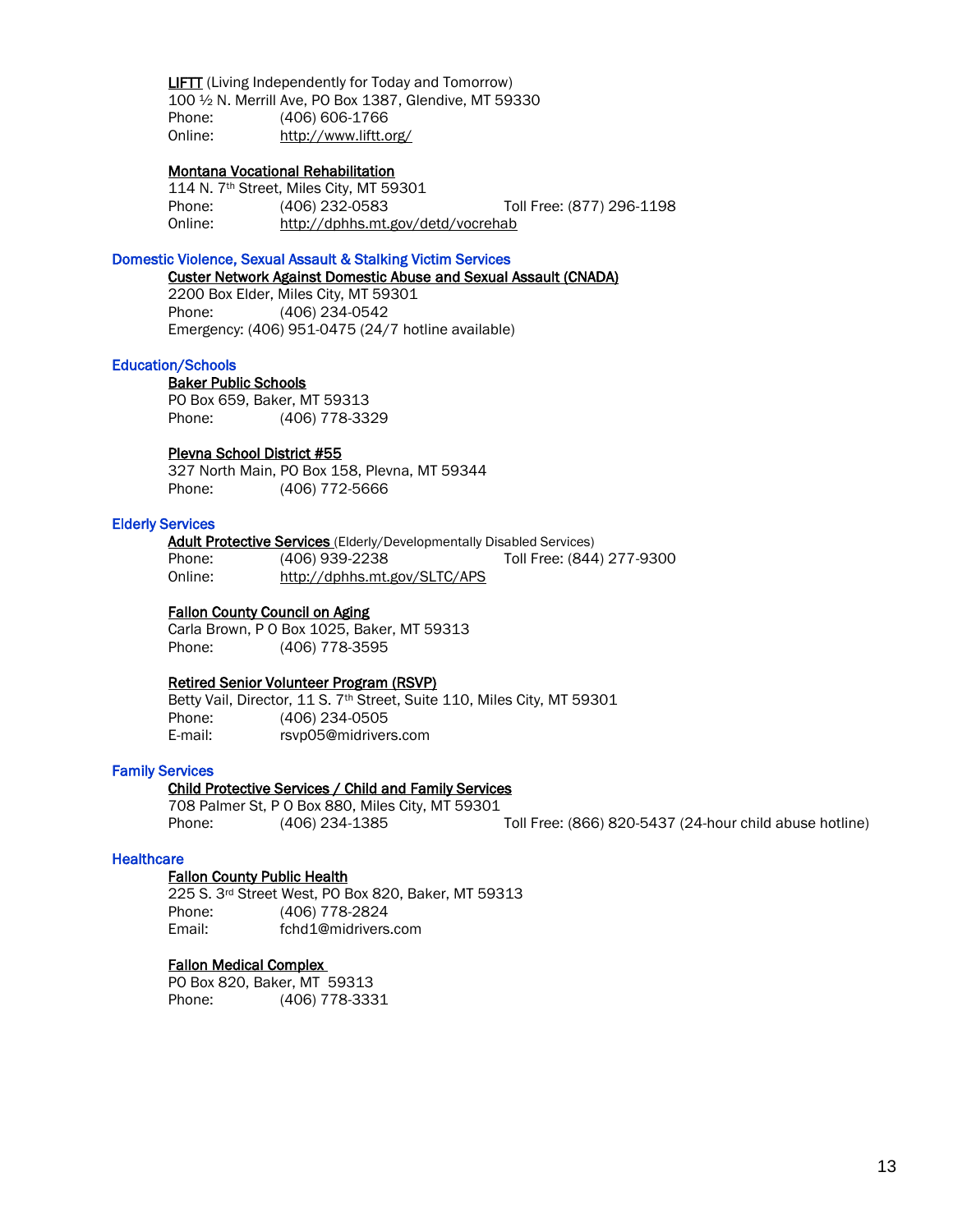## Montana Cancer Control and Screening Services

Richland County Health Department, 1201 W. Holly, Suite #1, Sidney, MT 59270 Phone: (406) 433-2207 Email: [avandebossche@richland.org](mailto:avandebossche@richland.org) Online: [www.richland.org](http://www.richland.org/)

Provides free cervical cancer screenings to women age 21 - 64, and free breast cancer screenings to women age 50 – 64 (with limited funds for women age 40 – 49), who meet self- reported income guidelines and who are underinsured or have no health insurance. The goal of this program is to increase cancer screenings and provide cancer prevention education by promoting a healthy lifestyle.

## Job Assistance / Employment

Action for Eastern Montana (for youth)

2030 N. Merrill (PO Box 1309), Glendive, MT 59330 Phone: (406) 377-3564 Toll Free: (800) 227-0703 Online: www.aemt.org

## Job Service Miles City

|         | 12 North 10th Street, P 0 Box 1786, Miles City, MT 59301 |
|---------|----------------------------------------------------------|
| Phone:  | (406) 232-8340                                           |
| Email:  | milescityjsc@mt.gov                                      |
| Online: | www.montanaworks.gov                                     |

## Work Incentives Program and Assistance Program (WIPA)

Tiffany Costa, Community Work Incentives Coordinator/Project Director 1500 University Drive, Billings, MT 59101 Phone: 406-657-2098 Toll Free: (888) 866-3822 Email: [Tiffany.Costa1@msubillings.edu](mailto:Tiffany.Costa1@msubillings.edu) Online: http://www.msubillings.edu/socialsecurity/ Provides free benefits counseling services statewide for individuals who receive disability benefits (SSI/SSDI/CDB) who return to work. Explains the impact of state and federal benefits and how to report wage income to SSA

## Mental Health

## Eastern Montana Community Mental Health Center

225 S. 3rd St., Baker, MT 59313 Phone: 406-377-6075 Online: [www.emcmhc.org](http://www.emcmhc.org/)

## Substance Abuse, Dependency Services, Prevention Services and Support Groups

#### EMCMHC/SADS

225 S. 3rd St., Baker, MT 59313 Phone: 406-234-1687 Online: [www.emcmhc.org](http://www.emcmhc.org/)

## Substance Abuse Prevention Services

EMCMHC/Tracey Goerndt, Baker, MT 59313 Phone: 406-201-0071 Online: [www.emcmhc.org](http://www.emcmhc.org/)

## Tobacco Prevention

Julie Russell PO Box 210, Broadus, MT 59317 Phone: (406) 436-2762

## **Transportation**

 Fallon County Transportation Phone: (406) 978-9760

## Veteran Services

## Montana Veteran's Affairs

Earl E. Edmonds, Veteran's Service Officer, 1020 N. Haynes Ave., Miles City, MT 59301 Phone: (406) 232-1203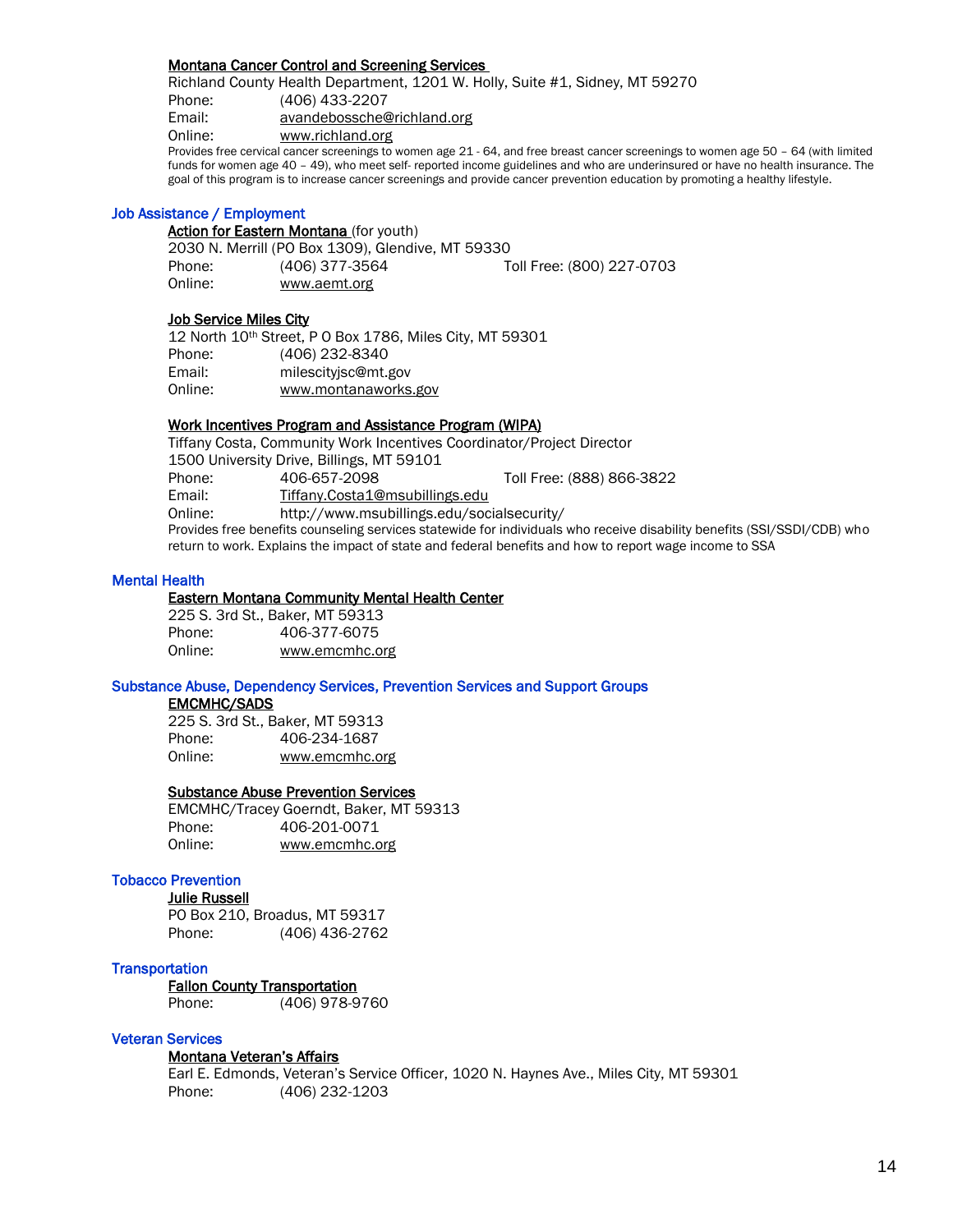## Veteran's Administration Medical Center

210 S. Winchester, Miles City, MT 59301 Phone: (406) 874-5600

## Women, Infants and Children (WIC)

## One Health WIC Clinic

2811 Comstock, Miles City, MT 59301 Phone: (406) 851-5050

# Garfield County

## County of Garfield / City of Jordan Emergency

Police, Sheriff, Dispatch In an Emergency, Dial 911!

Non-emergency police and sheriff needs Sheriff: (406) 557-2540 Ambulance: (406) 977-9754. (406) 977-9755

## Resources

#### Child Care Assistance

#### Family Connections

2229 5th Ave., Havre, MT 59501 Phone: (406) 265-6743 Toll Free: (800) 640-6743 Online: http://www.familyconnectionsmt.org/ Apply online for Best Beginnings Child Care Scholarship Program: https://familyconnectionsmt.org/families/child-care-scholarships

## Disability Services

#### Developmental Education Assistance Program (DEAP)

120 W Towne, Glendive, MT 59330 Phone: (406) 377-4909 Toll Free: (800) 578-4909 Online: http://www.deapmt.org

## Eastern Montana Industries (EMI)

805 S. Haynes Ave., Miles City, MT 59301 Phone: (406) 234-3740 Online: http://www.emi-mt.org

**LIFTT** (Living Independently for Today and Tomorrow) 100 ½ N. Merrill Ave, PO Box 1387, Glendive, MT 59330 (406) 606-1766 Online: <http://www.liftt.org/>

## Montana Vocational Rehabilitation

114 N. 7th Street, Miles City, MT 59301 Phone: (406) 232-0583 Toll Free: (877) 296-1198 Online: http://dphhs.mt.gov/detd/vocrehab

## Domestic Violence, Sexual Assault & Stalking Victim Services

## Custer Network Against Domestic Abuse and Sexual Assault (CNADA)

2200 Box Elder, Miles City, MT 59301

Phone: (406) 234-0542 Emergency: (406) 951-0475 (24/7 hotline available)

## Education / Schools

## **HeadStart**

120 Colorado Blvd, PO Box 1309, Glendive, MT 59330 Phone: (406) 377-3009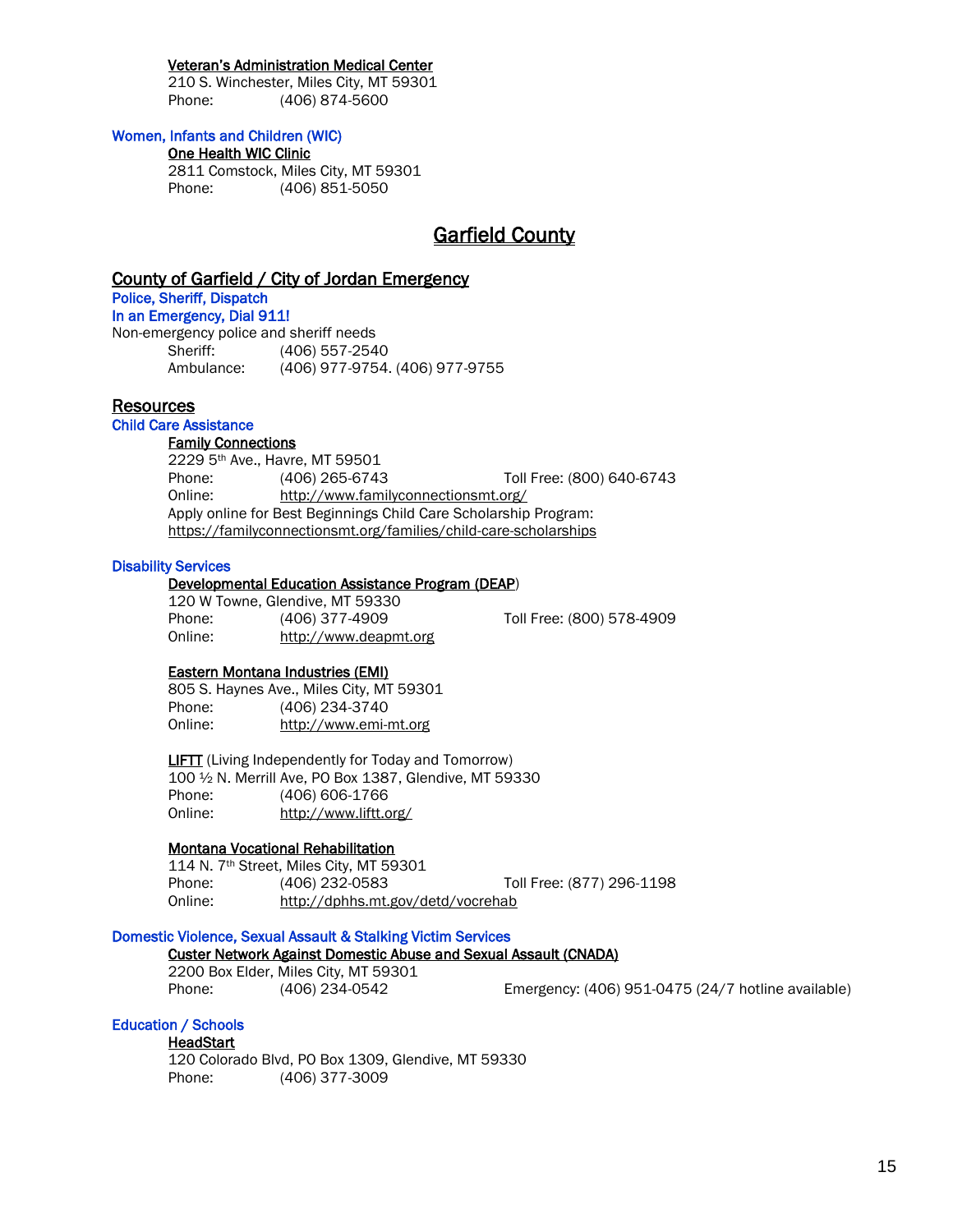## Elderly Services

Adult Protective Services (Elderly/Developmentally Disabled Services) Phone: (406) 852-0411 Toll Free: (844) 277-9300 Online: http://dphhs.mt.gov/SLTC/APS

## Family Services

## Child Protective Services / Child and Family Services

708 Palmer St, P O Box 880, Miles City, MT 59301 Phone: (406) 234-1385 Toll Free: (866) 820-5437 (24-hour child abuse hotline)

## Food Bank

## Garfield County

Phone: (406) 557-2050

#### **Healthcare**

 Garfield County Health Center 332 Leavitt Ave., Jordan, MT 59337

Phone: (406) 557-2500

#### Garfield County Health Nurse

332 Leavitt Ave., Jordan, MT 59337 Phone: (406) 557-2050

## Job Assistance / Employment

**Job Service Miles City** 

|         | 12 North 10th Street, P 0 Box 1786, Miles City, MT 59301 |
|---------|----------------------------------------------------------|
| Phone:  | (406) 232-8340                                           |
| Email:  | milescityisc@mt.gov                                      |
| Online: | www.montanaworks.gov                                     |

#### Work Incentives Program and Assistance Program (WIPA)

Tiffany Costa, Community Work Incentives Coordinator/Project Director 1500 University Drive, Billings, MT 59101 Phone: 406-657-2098 Toll Free: (888) 866-3822 Email: [Tiffany.Costa1@msubillings.edu](mailto:Tiffany.Costa1@msubillings.edu) Online: http://www.msubillings.edu/socialsecurity/ Provides free benefits counseling services statewide for individuals who receive disability benefits (SSI/SSDI/CDB) who return to work. Explains the impact of state and federal benefits and how to report wage income to SSA

#### Low Income Housing

Action for Eastern Montana (Section 8 and HUD Information)

2030 N. Merrill (PO Box 1309), Glendive, MT 59330 Phone: (406) 377-3564 Toll Free: (800) 227-0703 Online: www.aemt.org

## Mental Health

## Eastern Montana Community Mental Health Center

|         | 352 Leavitt Ave., Jordan, MT 59337 |
|---------|------------------------------------|
| Phone:  | 406-234-1687                       |
| Online: | www.emcmhc.org                     |

#### Substance Abuse, Dependency Services, Prevention Services and Support Groups

## EMCMHC/SADS

352 Leavitt Ave, Jordan, MT 59337 Phone: 406-234-1687 Online: [www.emcmhc.org](http://www.emcmhc.org/)

## Veteran Services

## Montana Veteran's Affairs

Earl E. Edmonds, Veteran's Service Officer, 1020 N. Haynes Ave., Miles City, MT 59301 Phone: (406) 232-1203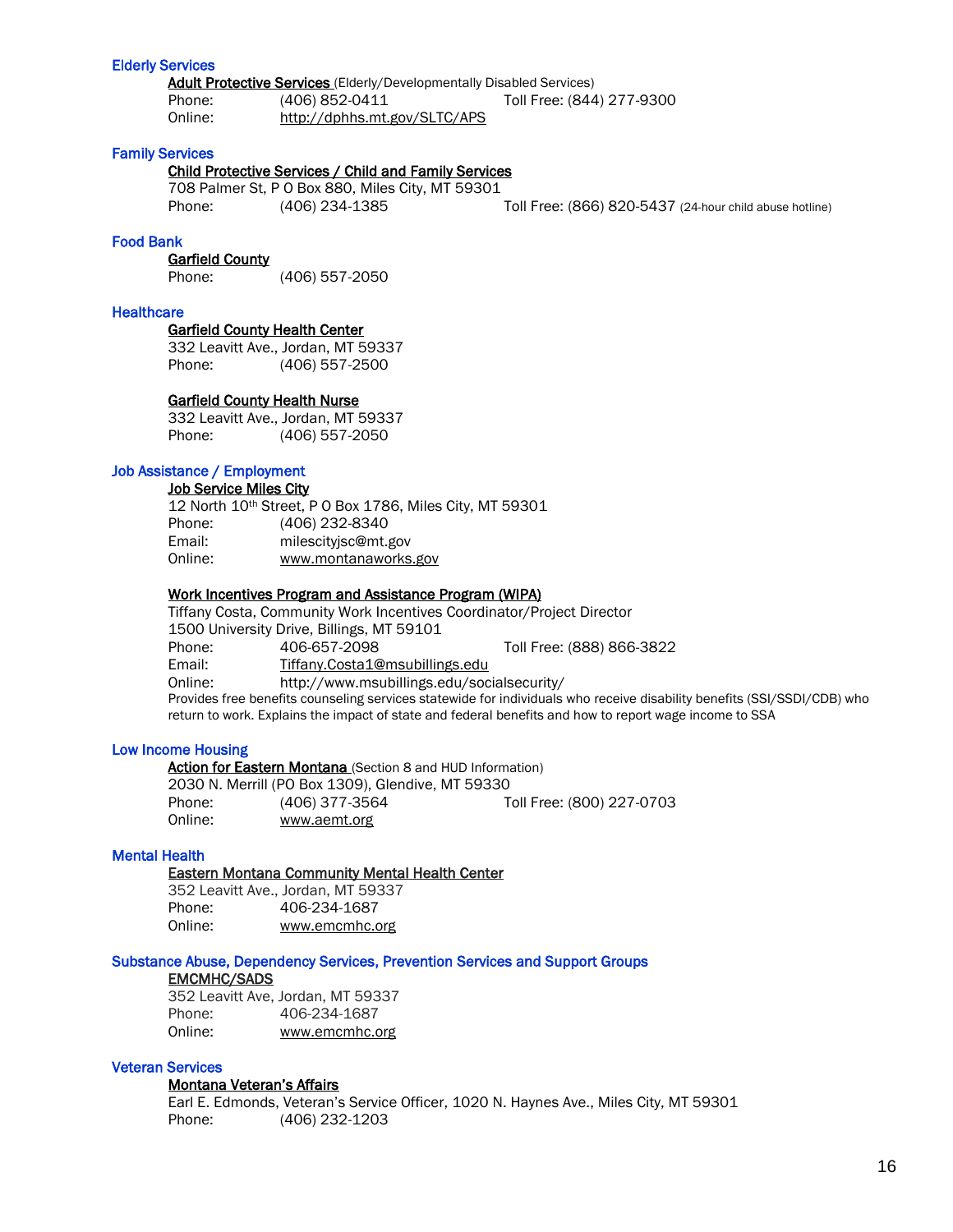## Veteran's Administration Medical Center

210 S. Winchester, Miles City, MT 59301 Phone: (406) 874-5600

## Women, Infants and Children (WIC)

**WIC** 

207 West Bell, Glendive, MT 59330 Phone: (406) 377-5215 Online: http://wic.mt.gov/

# Powder River County

# County of Powder River / City of Broadus Emergency

# Police, Sheriff, Dispatch

In an Emergency, Dial 911!

Non-emergency police and sheriff needs Sheriff: (406) 436-2333

## **Resources**

## Agency on Aging

## Action for Eastern Montana

2030 N. Merrill, PO Box 1309, Glendive, MT 59330 Phone: (406) 377-3564 Toll Free: (800) 227-0703 Online: www.aemt.org

## Disability Resources

## Developmental Education Assistance Program (DEAP)

2200 Box Elder St., Miles City, MT 59301 Phone: (406) 234-6034 Toll Free: (800) 224-6034 Online: [http://www.deapmt.org](http://www.deapmt.org/)

## Eastern Montana Industries (EMI)

805 S. Haynes Ave., Miles City, MT 59301 Phone: (406) 234-3740 Online: http://www.emi-mt.org

**LIFTT** (Living Independently for Today and Tomorrow) 100 ½ N. Merrill Ave, PO Box 1387, Glendive, MT 59330 Phone: (406) 606-1766 Online: <http://www.liftt.org/>

## Montana Vocational Rehabilitation

114 N. 7th Street, Miles City, MT 59301 Phone: (406) 232-0583 Toll Free: (877) 296-1198 Online: http://dphhs.mt.gov/detd/vocrehab

## Domestic Violence, Sexual Assault & Stalking Victim Services

## Custer Network Against Domestic Abuse and Sexual Assault (CNADA)

2200 Box Elder, Miles City, MT 59301

Phone: (406) 234-0542 Emergency: (406) 951-0475 (24/7 hotline available)

## Education/Schools

## Powder River County Schools

 500 N. Trautman, Broadus, MT 59317 Phone: (406) 436-2658

## Elderly Services

Adult Protective Services (Elderly/Developmentally Disabled Services) Phone: (406) 852-0411 Toll Free: (844) 277-9300 Online: http://dphhs.mt.gov/SLTC/APS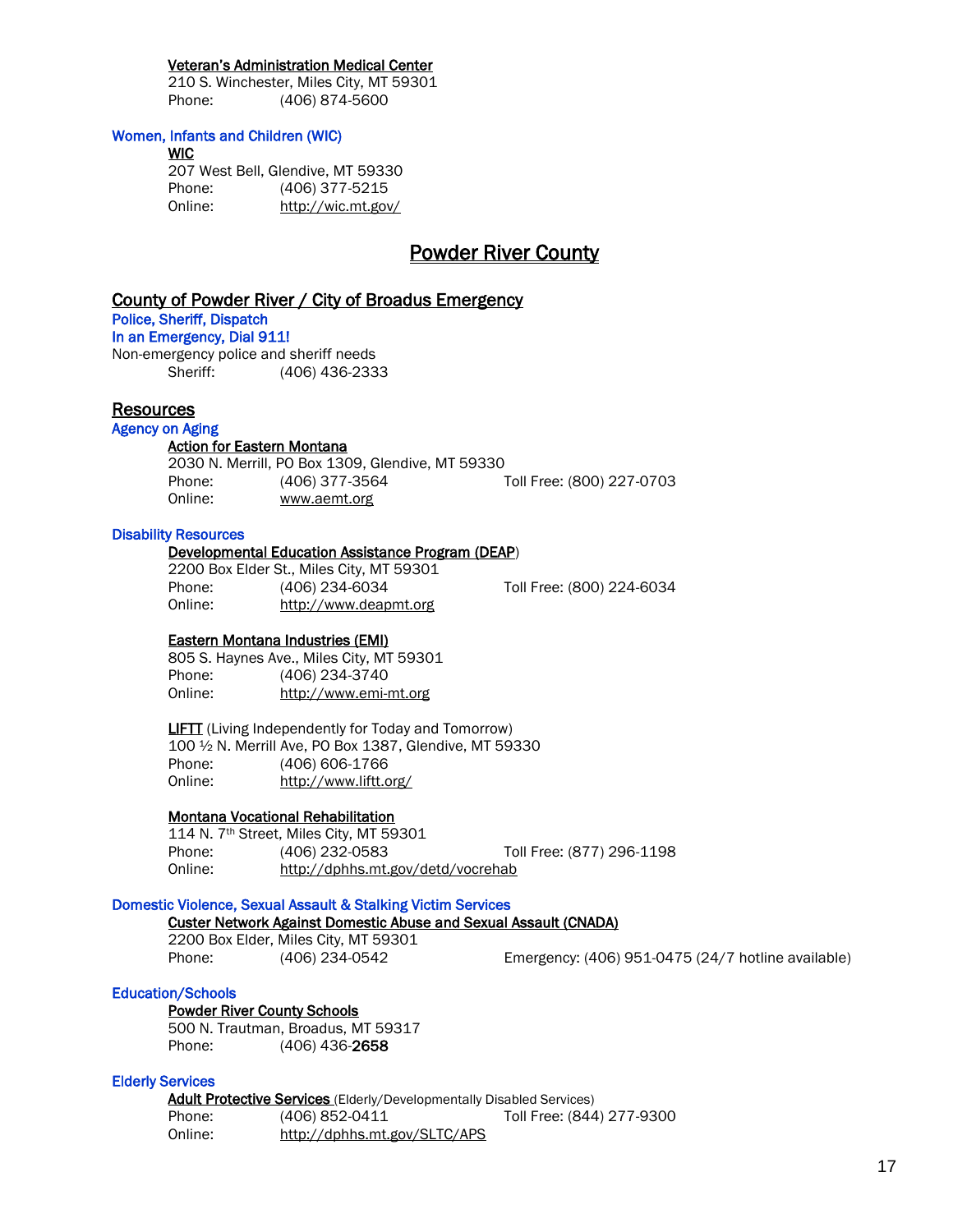## Food Bank

## Powder River Food Bank

119 N Park Ave., Broadus, MT 59317 Phone: (406) 436-2635

## **Healthcare**

# Powder River Manor

104 Trautman, PO Box 716, Broadus, MT 59317 Phone: (406) 436-2646 Email: prmadmin@powderrivermanor.com

## Powder River Medical Clinic

507 N. Lincoln Ave., Broadus, MT 59317 Phone: (406) 436-2651

## Powder River Public Health

507 North Lincoln, PO Box 210, Broadus, MT 59317 Phone: (406) 436-2297

## Job Assistance / Employment

**Action for Eastern Montana** (for youth) 2030 N. Merrill (PO Box 1309), Glendive, MT 59330 Phone: (406) 377-3564 Toll Free: (800) 227-0703 Online: www.aemt.org

#### Job Service Miles City

12 North 10th Street, P O Box 1786, Miles City, MT 59301 Phone: (406) 232-8340 Email: milescityjsc@mt.gov Online: www.montanaworks.gov

## MT Senior Community Service Employment Program

Carol Hansen, Employment Specialist 2401 Montana Avenue, Suite 301, Billings, MT 59101 Phone: (406) 694-7269 Email: [carolh@esgw.org](mailto:carolh@esgw.org) Online: <https://www.esgw.org/>

## Work Incentives Program and Assistance Program (WIPA)

Tiffany Costa, Community Work Incentives Coordinator/Project Director 1500 University Drive, Billings, MT 59101 Phone: 406-657-2098 Toll Free: (888) 866-3822 Email: [Tiffany.Costa1@msubillings.edu](mailto:Tiffany.Costa1@msubillings.edu) Online: http://www.msubillings.edu/socialsecurity/ Provides free benefits counseling services statewide for individuals who receive disability benefits (SSI/SSDI/CDB) who return to work. Explains the impact of state and federal benefits and how to report wage income to SSA

## Low Income Housing

Action for Eastern Montana (Section 8 and HUD Information) 2030 N. Merrill (PO Box 1309), Glendive, MT 59330 Phone: (406) 377-3564 Toll Free: (800) 227-0703 Online: www.aemt.org

#### Mental Health

## Eastern Montana Community Mental Health Center-Broadus Clinical Office

507 North Lincoln, Broadus, MT 59317 Phone: (406) 853-2310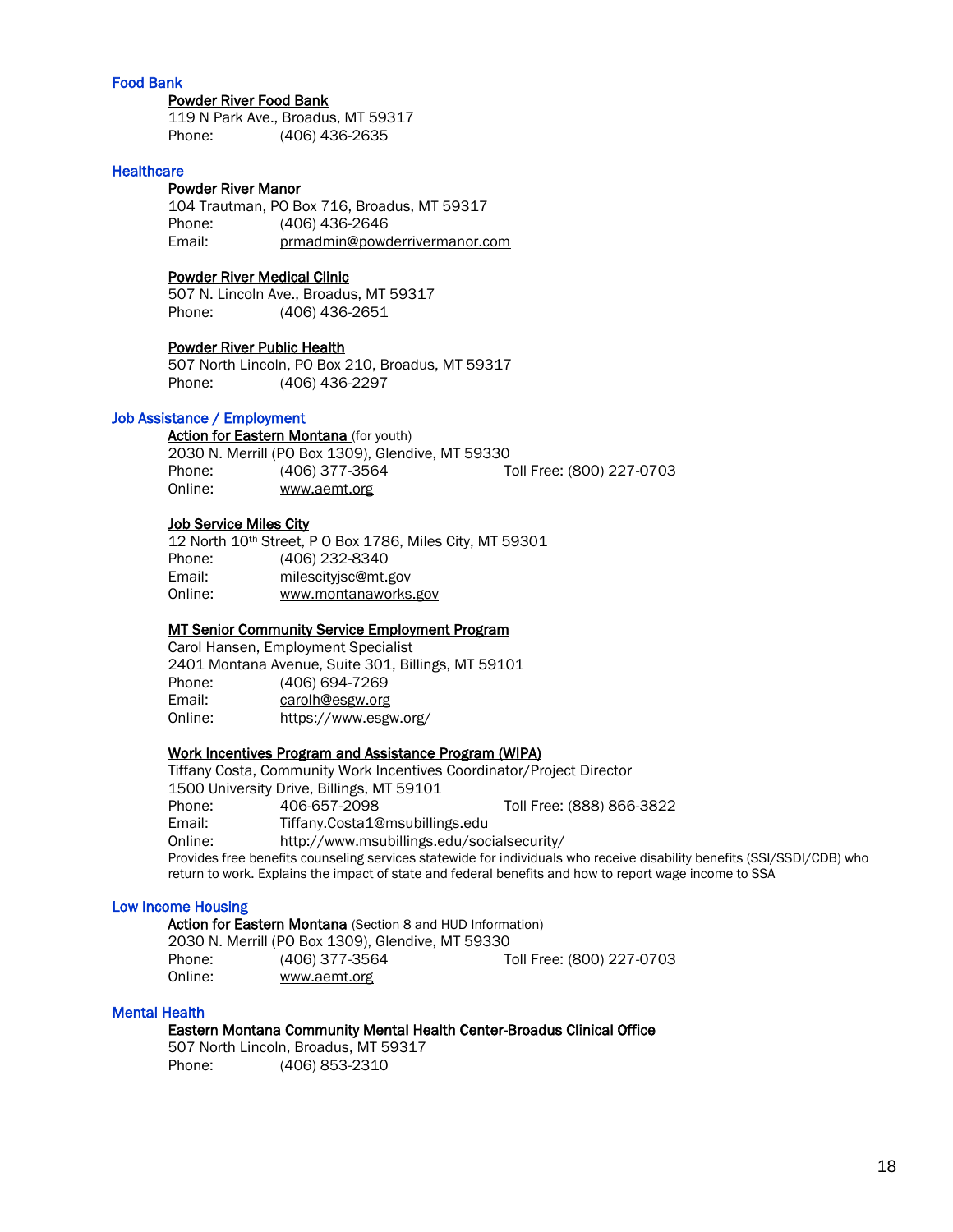## Public Transportation/Dial-A-Ride

#### **Coordinator**

PO Box 406, Broadus, MT 59317 Phone: (406) 436-2243

## Substance Abuse, Dependency Services, Prevention Services and Support Groups

# EMCMHC/SADS

507 S Lincoln Ave., Broadus, MT 59317 Phone: 406-234-1687 Online: [www.emcmhc.org](http://www.emcmhc.org/)

## Tobacco Prevention

Julie Russell PO Box 210, Broadus, MT 59317 Phone: (406) 436-2762

## Veteran Services

#### Montana Veteran's Affairs

Earl E. Edmonds, Veteran's Service Officer, 1020 N. Haynes Ave., Miles City, MT 59301 Phone: (406) 232-1203

## Veteran's Administration Medical Center

210 S. Winchester, Miles City, MT 59301 Phone: (406) 874-5600

## Women, Infants and Children (WIC)

One Health WIC Clinic

2811 Comstock, Miles City, MT 59301 Phone: (406) 851-5050

# **Prairie County**

## County of Prairie / City of Terry Emergency

Police, Sheriff, Dispatch

## In an Emergency, Dial 911!

Non-emergency police and sheriff needs Sheriff: (406) 635-5738

Email: [sheriff@co-prairie.mt.us](mailto:sheriff@co-prairie.mt.us)

## **Resources**

# Child Care Assistance

HRDC District 7

7 North 31st Street, Billings, MT 59103 Phone: (406) 247-4732 Toll Free: (800) 433-1411 Online: [http://www.hrdc7.org](http://www.hrdc7.org/) Apply online for Best Beginnings Child Care Scholarship Program: <http://www.dphhs.mt.gov/hcsd/childcare/resourceandreferral/milescity.shtml>

## Disability Resources

## Developmental Education Assistance Program (DEAP)

2200 Box Elder St., Miles City, MT 59301 Phone: (406) 234-6034 Toll Free: (800) 224-6034 Online: [http://www.deapmt.org](http://www.deapmt.org/)

## Eastern Montana Industries (EMI)

805 S. Haynes Ave., Miles City, MT 59301 Phone: (406) 234-3740 Online: http://www.emi-mt.org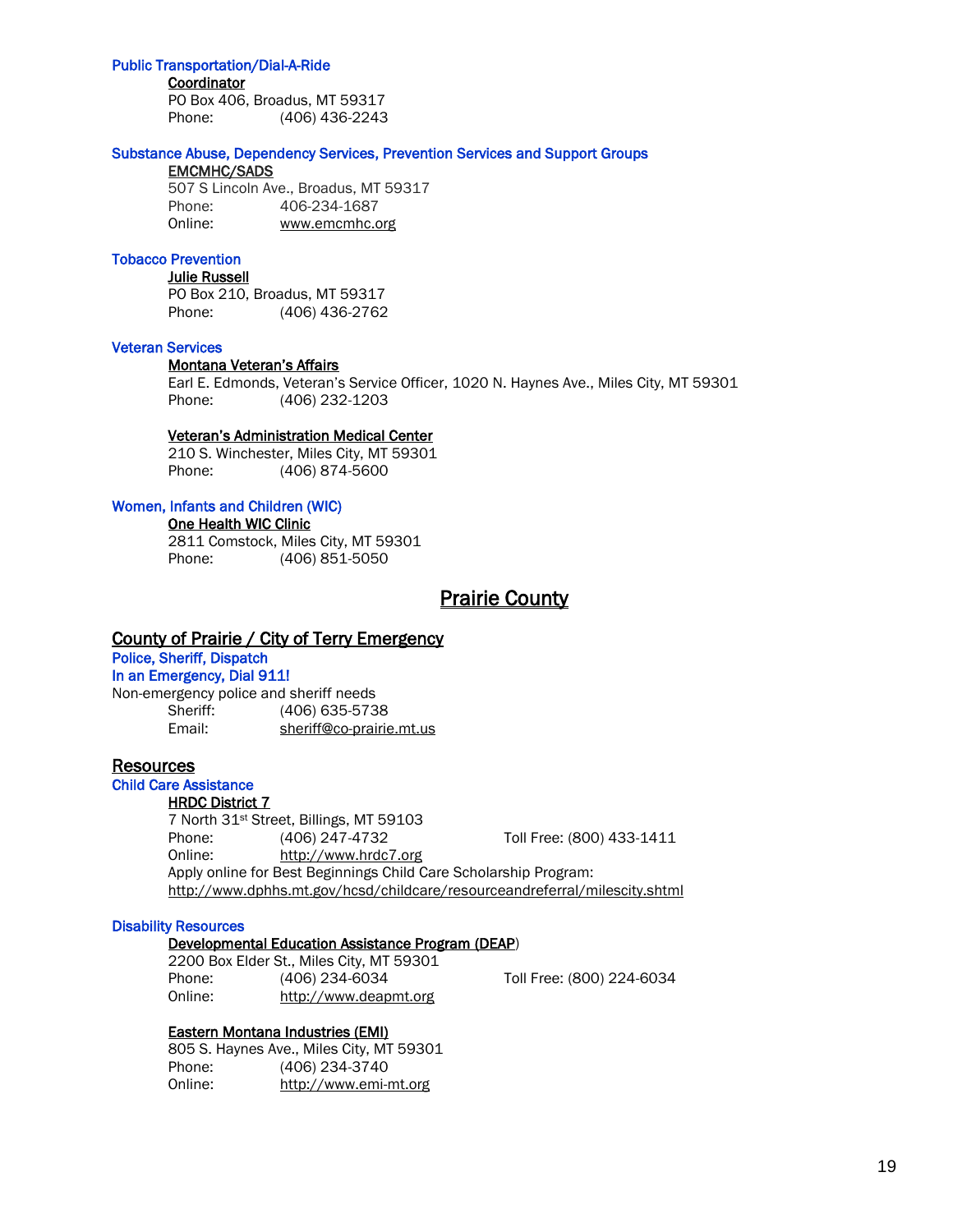LIFTT (Living Independently for Today and Tomorrow) 100 ½ N. Merrill Ave, PO Box 1387, Glendive, MT 59330 Phone: (406) 606-1766 Online: <http://www.liftt.org/>

## Montana Vocational Rehabilitation

114 N. 7th Street, Miles City, MT 59301 Phone: (406) 232-0583 Toll Free: (877) 296-1198 Online: <http://dphhs.mt.gov/detd/vocrehab>

## Education/Schools

## Terry Public Schools

215 E. Park, Terry, MT 59349 Phone: (406) 635-5533

#### Elderly Services

Adult Protective Services (Elderly/Developmentally Disabled Services) Phone: (406) 939-2238 Toll Free: (844) 277-9300 Online: http://dphhs.mt.gov/SLTC/APS

# Family Services

## Child Protective Services / Child and Family Services

218 W. Bell – Suite 101, Glendive, MT 59330

Phone: (406) 377-4963 Toll Free: (866) 820-5437 (24-hour child abuse hotline)

## **Healthcare**

## Prairie County Clinic

409 Bowen Street, Terry, MT 59349 Phone: (406) 635-5863

#### Prairie County Public Health Department

203 S. Logan Avenue, PO Box 202, Terry, MT 59349 Phone: (406) 635-2020 Email: pchealth@midrivers.com

## Job Assistance

Action for Eastern Montana (for youth) 2030 N. Merrill (PO Box 1309), Glendive, MT 59330 Phone: (406) 377-3564 Toll Free: (800) 227-0703 Online: www.aemt.org

#### **Job Service Miles City**

12 North 10th Street, P O Box 1786, Miles City, MT 59301 Phone: (406) 232-8340 Email: milescityjsc@mt.gov Online: www.montanaworks.gov

## MT Senior Community Service Employment Program

Carol Hansen, Employment Specialist 2401 Montana Avenue, Suite 301, Billings, MT 59101 Phone: (406) 694-7269 Email: [carolh@esgw.org](mailto:carolh@esgw.org) Online: <https://www.esgw.org/>

## Work Incentives Program and Assistance Program (WIPA)

Tiffany Costa, Community Work Incentives Coordinator/Project Director 1500 University Drive, Billings, MT 59101 Phone: 406-657-2098 Toll Free: (888) 866-3822 Email: [Tiffany.Costa1@msubillings.edu](mailto:Tiffany.Costa1@msubillings.edu) Online: http://www.msubillings.edu/socialsecurity/

Provides free benefits counseling services statewide for individuals who receive disability benefits (SSI/SSDI/CDB) who return to work. Explains the impact of state and federal benefits and how to report wage income to SSA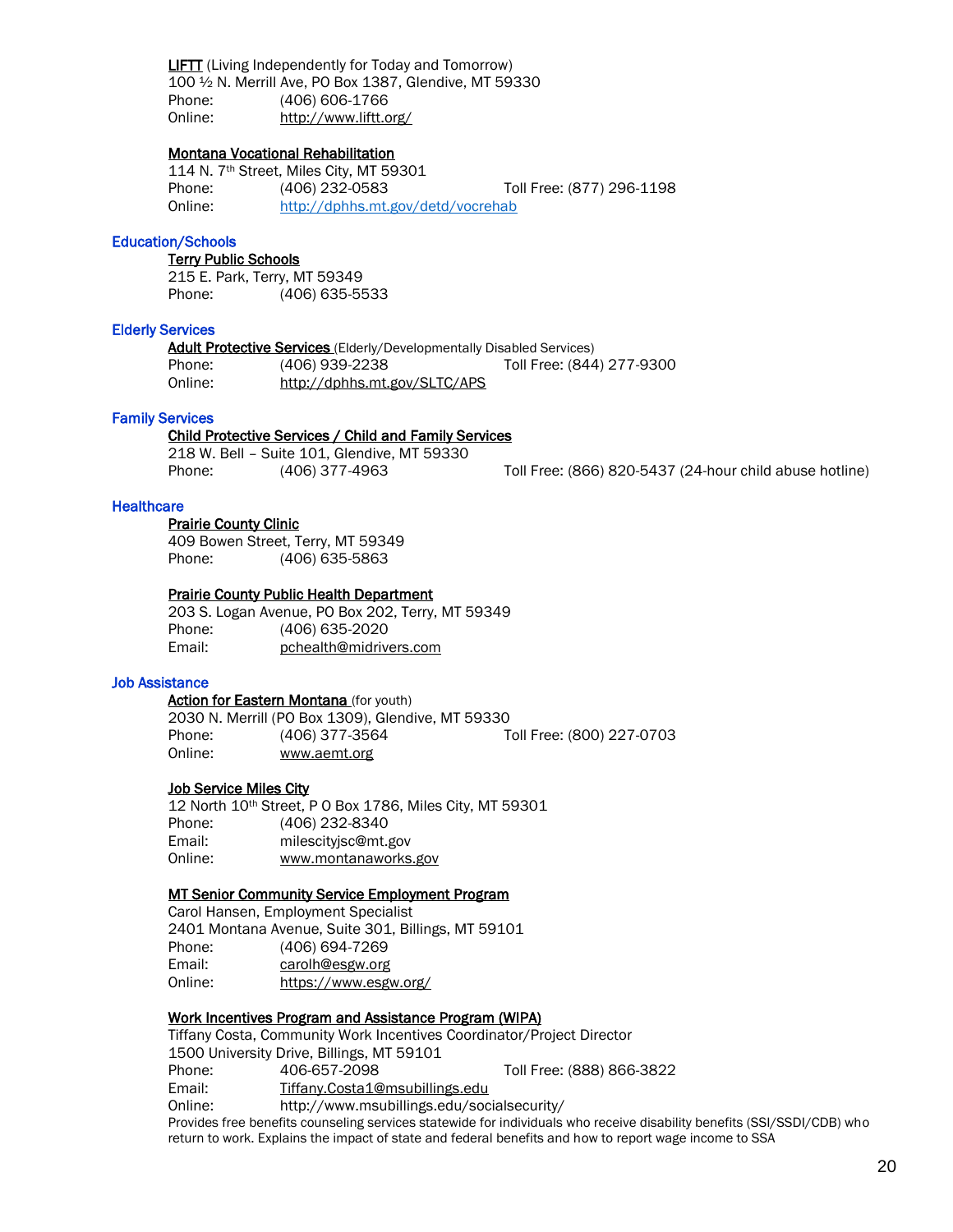## Low Income Housing

Action for Eastern Montana (Section 8 and HUD Information) 2030 N. Merrill (PO Box 1309), Glendive, MT 59330 Phone: (406) 377-3564 Toll Free: (800) 227-0703 Online: www.aemt.org

## Mental Health

## Addictive and Mental Disorders Division, Public Health and Human Services

Antonia Klein, Community Program Officer, 219 N. Merriam, Miles City, MT 59301 Phone: (406) 234-1866

## Eastern Montana Community Mental Health Center

409 Bowen Street, Terry, MT 59349 Phone: 406-234-1687 Online: [www.emcmhc.org](http://www.emcmhc.org/)

## Supplemental Nutrition Assistance Program (SNAP), Food Stamps, cash assistance, healthcare, childcare, housing, Medicare/Medicaid

## Office of Public Assistance

219 North Merriam, Miles City, MT 59301 Phone: (888) 706-1535 Email: [hhshcsopacuster@mt.gov](mailto:hhshcsopacuster@mt.gov)<br>Online: http://www.dphhs.mt.gov [http://www.dphhs.mt.gov](http://www.dphhs.mt.gov/)

## Veteran Services

#### Montana Veteran's Affairs

Earl E. Edmonds, Veteran's Service Officer, 1020 N. Haynes Ave., Miles City, MT 59301 Phone: (406) 232-1203

#### Veteran's Administration Medical Center

210 S. Winchester, Miles City, MT 59301 Phone: (406) 874-5600

#### Weatherization and Fuel Assistance

Action for Eastern Montana

2030 N. Merrill (PO Box 1309), Glendive, MT 59330 Phone: (406) 377-3564 Toll Free: (800) 227-0703 Online: www.aemt.org

# Women, Infants and Children (WIC)

One Health WIC Clinic

2811 Comstock, Miles City, MT 59301 Phone: (406) 851-5050

# Rosebud County

# Ashland Emergency

Police, Sheriff, Dispatch In an Emergency, Dial 911! Non-emergency police and sheriff needs Sheriff: (406) 784-2399

## Colstrip Emergency

# Police, Sheriff, Dispatch

In an Emergency, Dial 911!

Non-emergency police and sheriff needs Police: (406) 748-2211 Sheriff: (406) 748-3385 Dispatch: (406) 748-2211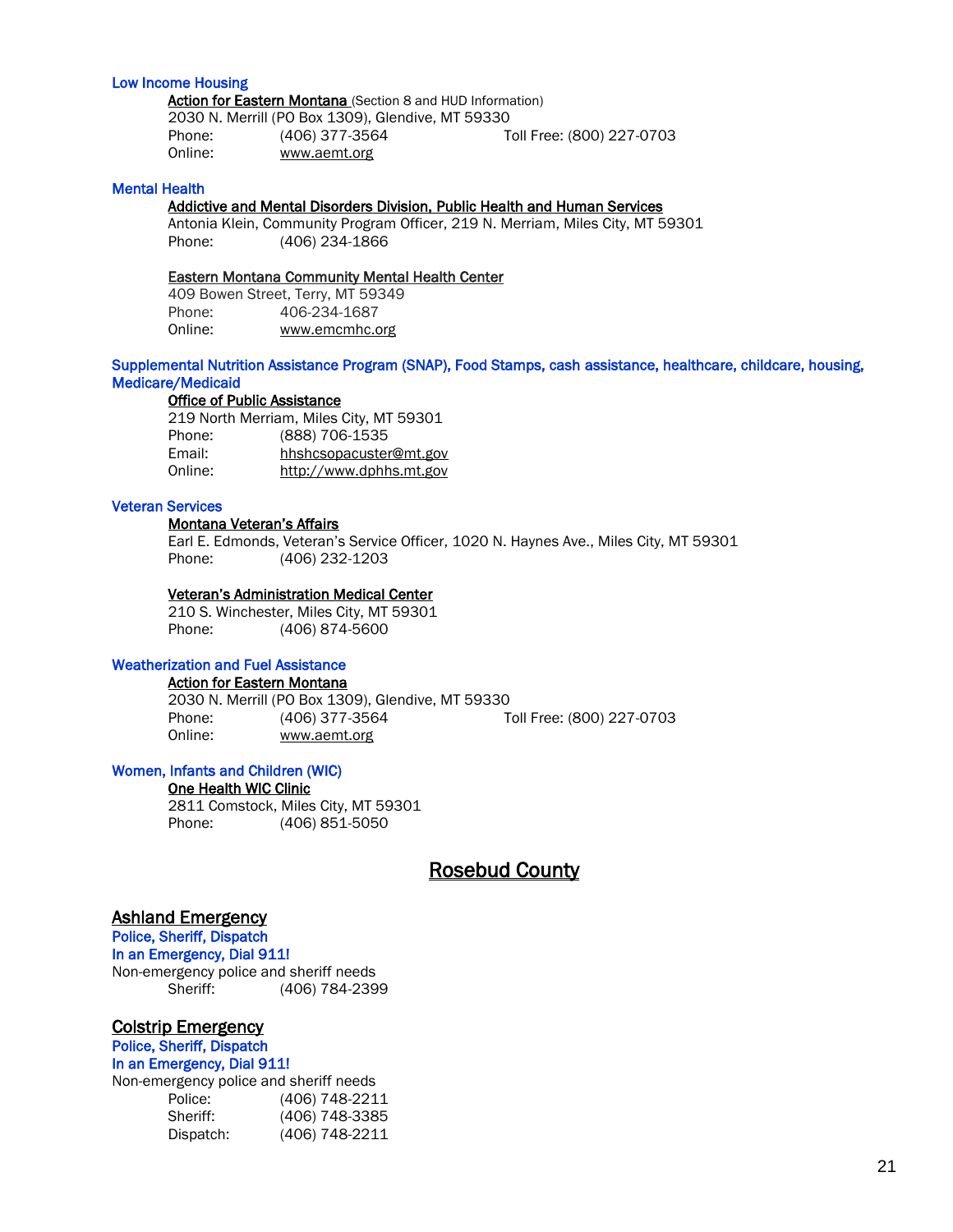# Forsyth Emergency

Police, Sheriff, Dispatch In an Emergency, Dial 911!

Non-emergency police and sheriff needs Sheriff: (406) 346-2715 Dispatch: (406) 346-3074

# Lame Deer Emergency

Police, Sheriff, Dispatch In an Emergency, Dial 911!

Non-emergency police and sheriff needs

| Police:   | (406) 477-6288 |
|-----------|----------------|
| Sheriff:  | (406) 346-2715 |
| Dispatch: | (406) 346-3074 |

# Resources

# Child Care Assistance

## **HRDC District 7**

7 North 31st Street, Billings, MT 59103 Phone: (406) 247-4732 Toll Free: (800) 433-1411 Online: [http://www.hrdc7.org](http://www.hrdc7.org/) Apply online for Best Beginnings Child Care Scholarship Program: <http://www.dphhs.mt.gov/hcsd/childcare/resourceandreferral/milescity.shtml>

## Disability Resources

## Chief Dull Knife College Vocational Rehabilitation (CDKC VR)

P O Box 98, Lame Deer, MT 59043 Phone: (406) 477-3641 Email: wdagel@cdkc.edu

## Developmental Education Assistance Program (DEAP)

2200 Box Elder St., Miles City, MT 59301 Phone: (406) 234-6034 Toll Free: (800) 224-6034 Online: [http://www.deapmt.org](http://www.deapmt.org/)

## Eastern Montana Industries (EMI)

805 S. Haynes Ave., Miles City, MT 59301 Phone: (406) 234-3740 Online: http://www.emi-mt.org

 LIFTT (Living Independently for Today and Tomorrow) 100 ½ N. Merrill Ave, PO Box 1387, Glendive, MT 59330 Phone: (406) 606-1766 Online: <http://www.liftt.org/>

# Montana Vocational Rehabilitation

114 N. 7th Street, Miles City, MT 59301 Phone: (406) 232-0583 Toll Free: (877) 296-1198 Online: http://dphhs.mt.gov/detd/vocrehab

## Domestic Violence, Sexual Assault & Stalking Victim Services

# Custer Network Against Domestic Abuse and Sexual Assault (CNADA)

2200 Box Elder, Miles City, MT 59301

Phone: (406) 234-0542 Emergency: (406) 951-0475 (24/7 hotline available)

## Education/Schools

## Chief Dull Knife College

1 College Dr., Lame Deer, MT 59043 Phone: (406) 477-6215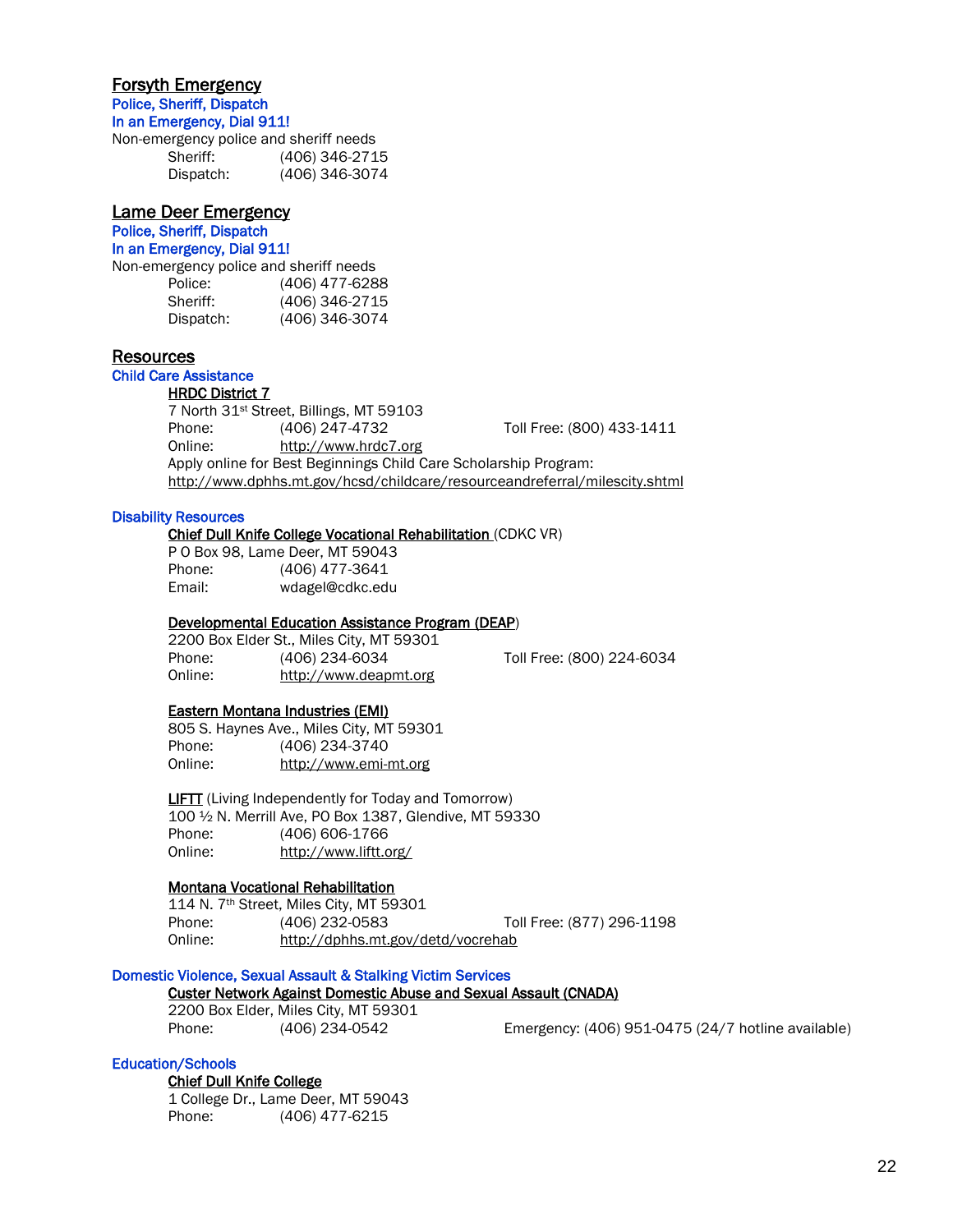## Forsyth Adult Education Program (adult basic education/HiSet program)

 281 North 17th Street, PO Box 319, Forsyth, MT 59327 Phone: (406) 346-2076

## Forsyth Public Schools

425 B, 19th Ave., Forsyth, MT 59327 Phone: (406) 346-2796

## Rosebud County Superintendent of Schools

1200 Main Street, Forsyth, MT 59327 Phone: (406) 346-2537

## Elderly Services

**Adult Protective Services** (Elderly/Developmentally Disabled Services) Phone: (406) 852-0411 Toll Free: (844) 277-9300 Online: http://dphhs.mt.gov/SLTC/APS

## Retired Senior Volunteer Program (RSVP)

Betty Vail, Director, 11 S. 7<sup>th</sup> Street, Suite 110, Miles City, MT 59301 Phone: (406) 234-0505 E-mail: [rsvp05@midrivers.com](mailto:rsvp05@midrivers.com)

## Family Services

## Child Protective Services/Child and Family Services

121 North 11th, Forsyth, MT 59327

Phone: (406) 346-7918 Toll Free: (866) 820-5437 (24-hour child abuse hotline)

## Food Bank

## Forsyth Food Pantry

 Basement of Old Hospital, 218 North 17th, Forsyth, MT 59327 Phone: (406) 356-78734

## **Healthcare**

## Diabetic Education Empowerment Program Classes

Bighorn Valley Health Center, Ashland, MT Phone: (406) 784-2346 ext. 111 (Ann Haley)

## Forsyth Public Health Department

 281 North 17th Street, Forsyth, MT 59327 Phone: (406) 346-2156

Rosebud Healthcare Center Transportation (transport to Miles City or Billings for medical appointments) Phone: (406) 346-4237

## Rosebud County Care Center

383 North 17th, Forsyth, MT 59327 Phone: (406) 346-2161

## Job Assistance / Employment

Action for Eastern Montana (for youth) 2030 N. Merrill (PO Box 1309), Glendive, MT 59330 Phone: (406) 377-3564 Toll Free: (800) 227-0703 Online: www.aemt.org

## Job Service Miles City

12 North 10th Street, P O Box 1786, Miles City, MT 59301 Phone: (406) 232-8340 Email: milescityjsc@mt.gov Online: www.montanaworks.gov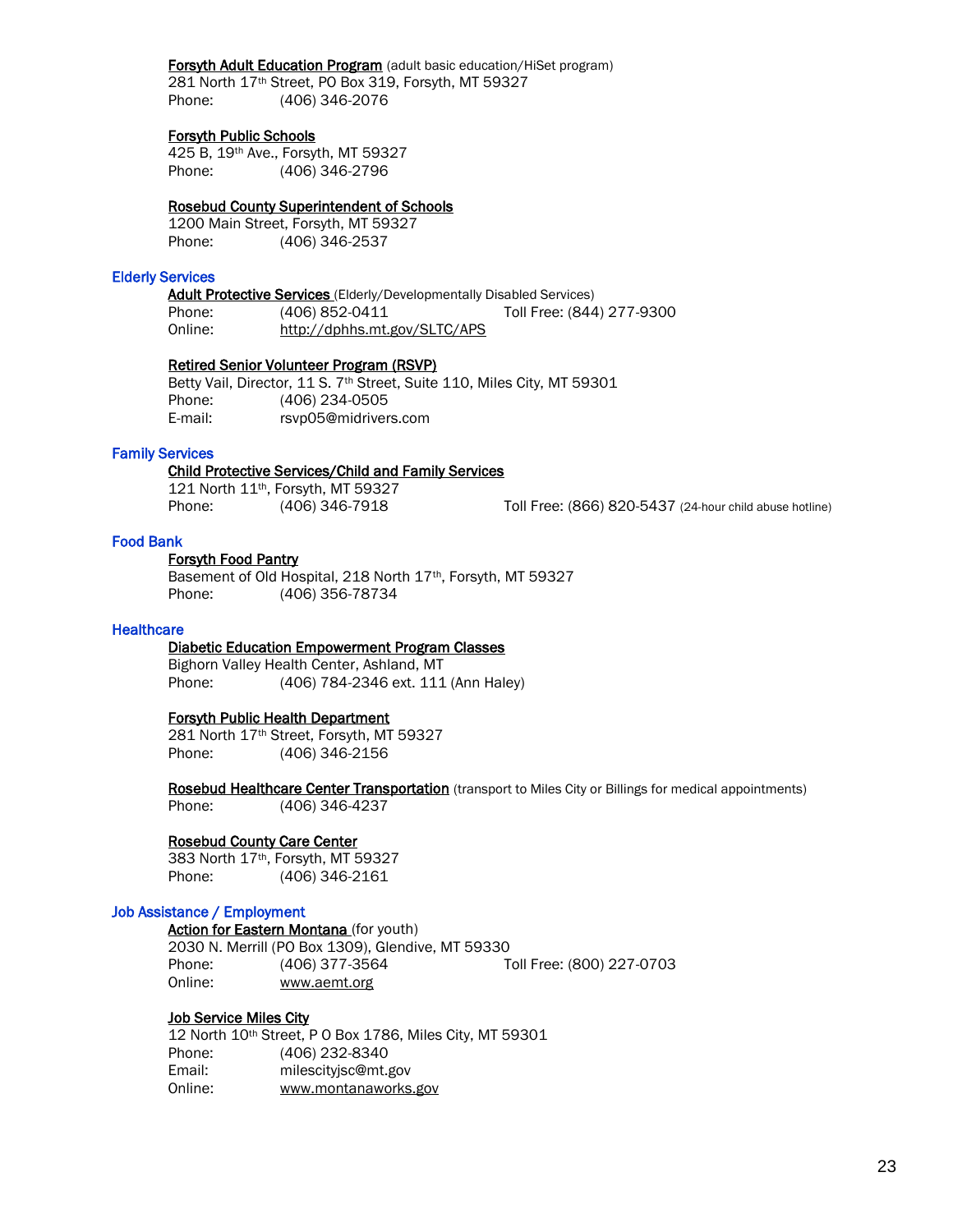## MT Senior Community Service Employment Program

Carol Hansen, Employment Specialist 2401 Montana Avenue, Suite 301, Billings, MT 59101 Phone: (406) 694-7269 Email: [carolh@esgw.org](mailto:carolh@esgw.org) Online: <https://www.esgw.org/>

Rosebud County WoRC Program (services to TANF cash assistance participants) 121 North 11th Street, Forsyth, MT 59327 Phone: (406) 346-2536 Online: http://dphhs.mt.gov/hcsd/worcmanual.aspx

## Work Incentives Program and Assistance Program (WIPA)

Tiffany Costa, Community Work Incentives Coordinator/Project Director 1500 University Drive, Billings, MT 59101 Phone: 406-657-2098 Toll Free: (888) 866-3822 Email: [Tiffany.Costa1@msubillings.edu](mailto:Tiffany.Costa1@msubillings.edu) Online: http://www.msubillings.edu/socialsecurity/ Provides free benefits counseling services statewide for individuals who receive disability benefits (SSI/SSDI/CDB) who return to work. Explains the impact of state and federal benefits and how to report wage income to SSA

## Legal Help

## Victim Witness Program

 1200 Main St., Forsyth, MT 59327 Phone: (406) 346-2237

## Low Income Housing

Forsyth Low Income Housing (Section 8 and HUD Information)

Forsyth Village Apts., 1855 Main Street, PO Box 43, Forsyth, MT 59327 Phone: (406) 356-9815

## Section 8 Housing

P O Box 200545, Helena, MT 59620 Phone: (406) 841-2830

## Mental Health

## Eastern Montana Community Mental Health Center

121 N 11th, PO Box 1257, Forsyth, MT 59327 Phone: (406) 346-7654 Online: [www.emcmhc.org](http://www.emcmhc.org/)

## Eastern Montana Community Mental Health Center

415 Willow St., Colstrip, MT 59323 Phone: 406-346-7654 Online: [www.emcmhc.org](http://www.emcmhc.org/)

## Youth Dynamics

421 Olive Drive, PO Box 1077, Colstrip, MT 59323 Phone: (406) 784-3084 Online: http://www.youthdynamics.org

## Substance Abuse, Dependency Services, Prevention Services and Support Groups

## Al Anon

Phone: (406) 356-2176

## Alcoholics Anonymous

Phone: (406) 356-7177 Phone: (406) 356-2983

## EMCMHC/SADS

415 Willow St., Colstrip, MT 59323 Phone: 406-346-7654 Online: [www.emcmhc.org](http://www.emcmhc.org/)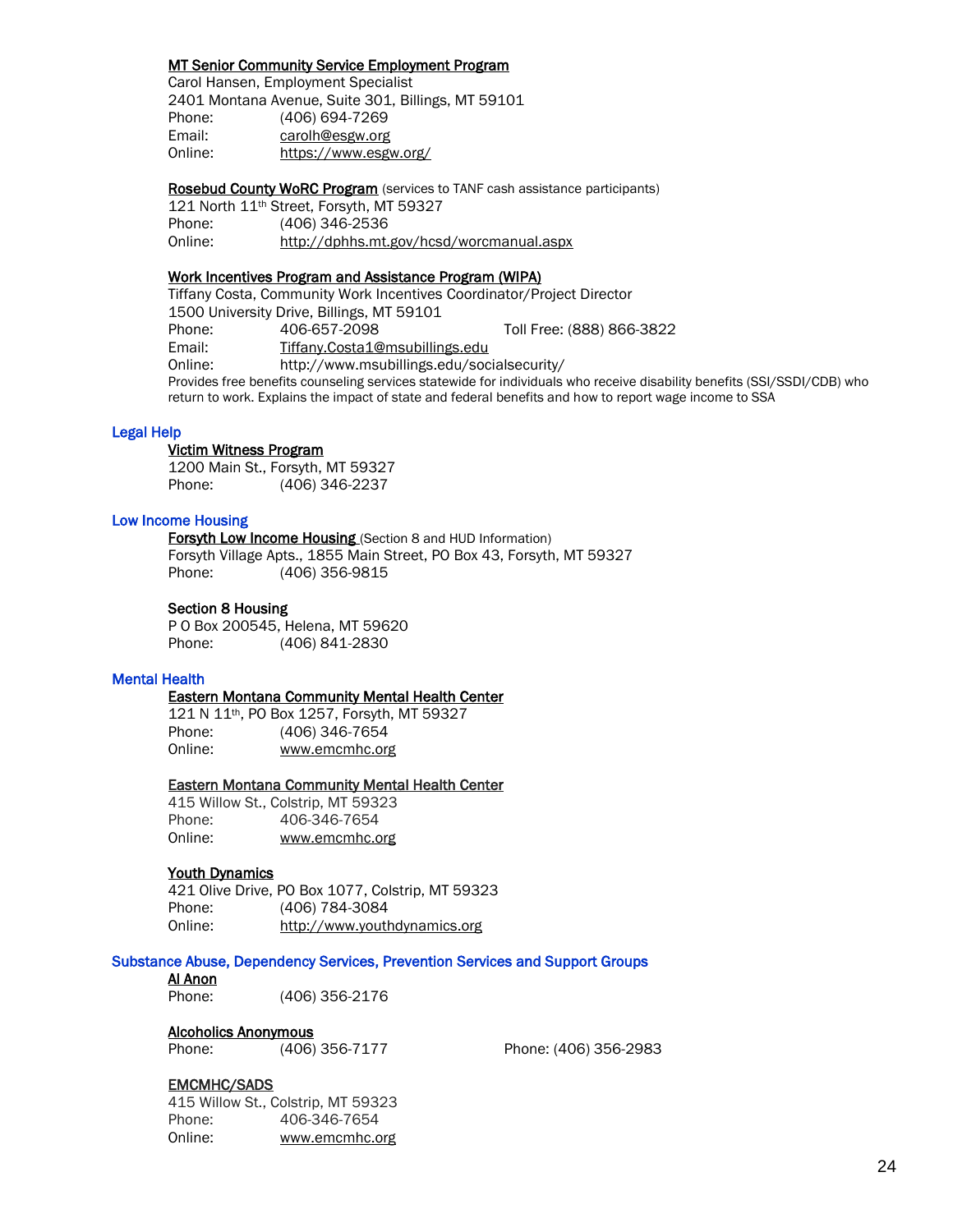## EMCMHS/SADS

 121 North 11th, PO Box 1257, Forsyth, MT 59327 Phone: (406) 346-7654 Online: [www.emcmhc.org](http://www.emcmhc.org/)

## Narcotics Anonymous

Phone: (406) 356-7549

Supplemental Nutrition Assistance Program (SNAP), Food Stamps, cash assistance, healthcare, childcare, housing, Medicare/Medicaid

#### Office of Public Assistance

Phone: (888) 706-1535 Online: [http://www.dphhs.mt.gov](http://www.dphhs.mt.gov/)

## Veteran Services

#### Montana Veteran's Affairs

Earl E. Edmonds, Veteran's Service Officer, 1020 N. Haynes Ave., Miles City, MT 59301 Phone: (406) 232-1203

## Veteran's Administration Medical Center

210 S. Winchester, Miles City, MT 59301 Phone: (406) 874-5600

#### Women, Infants and Children (WIC)

## Communities of Lame Deer, Forsyth, Colstrip and Rosebud

100 Cheyenne, Lame Deer, MT 59043 281 North 17th, Forsyth, MT 59327 Phone: (406) 477-4527 Phone: (406) 234-6034

## Community of Ashland

Bighorn Valley Health Center - the second Wednesday of each month from 10 a.m. to 3:30 p.m. Call the WIC Office at (406) 234-6034 or (800) 224-6034 for more information.

#### One Health WIC Clinic

2811 Comstock, Miles City, MT 59301 Phone: (406) 851-5050

# **Treasure County**

## County of Treasure / City of Hysham Emergency

# Police, Sheriff, Dispatch

In an Emergency, Dial 911! Non-emergency police and sheriff needs

Sheriff: (406) 343-5211

## **Resources**

## Child Care Assistance

## HRDC District 7

7 North 31st Street, Billings, MT 59103 Phone: (406) 247-4732 Toll Free: (800) 433-1411 Online: [http://www.hrdc7.org](http://www.hrdc7.org/) Apply online for Best Beginnings Child Care Scholarship Program:

<http://www.dphhs.mt.gov/hcsd/childcare/resourceandreferral/milescity.shtml>

## Disability Resources

#### Developmental Education Assistance Program (DEAP)

2200 Box Elder St., Miles City, MT 59301 Phone: (406) 234-6034 Toll Free: (800) 224-6034 Online: [http://www.deapmt.org](http://www.deapmt.org/)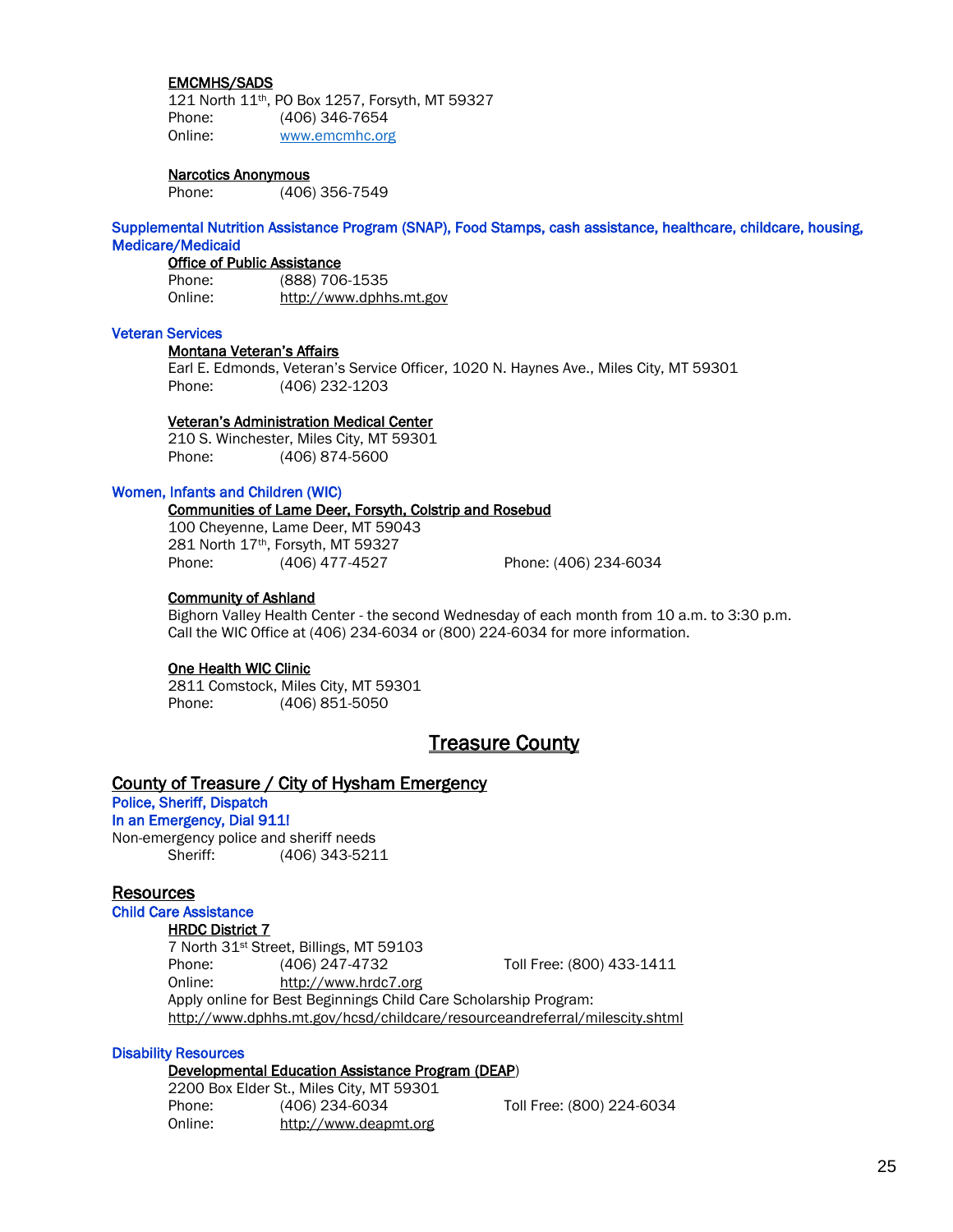## Eastern Montana Industries (EMI)

805 S. Haynes Ave., Miles City, MT 59301 Phone: (406) 234-3740 Online: http://www.emi-mt.org

**LIFTT** (Living Independently for Today and Tomorrow) 1201 Grand Ave., Billings, MT 59102 Phone: (406) 259-5181 Toll Free: (800) 669-6319 Online: <http://www.liftt.org/>

## Montana Vocational Rehabilitation

114 N. 7th Street, Miles City, MT 59301 Phone: (406) 232-0583 Toll Free: (877) 296-1198 Online: http://dphhs.mt.gov/detd/vocrehab

## Domestic Violence, Sexual Assault & Stalking Victim Services

## Custer Network Against Domestic Abuse and Sexual Assault (CNADA)

2200 Box Elder, Miles City, MT 59301

Phone: (406) 234-0542 Emergency: (406) 951-0475 (24/7 hotline available)

## Education/Schools

 Hysham Public Schools P O Box 272, 115 Summit Street, Hysham, MT 59038 Phone: (406) 342-5237

## Elderly Services

Adult Protective Services (Elderly/Developmentally Disabled Services) Phone: (406) 852-0411 Toll Free: (844) 277-9300 Online: http://dphhs.mt.gov/SLTC/APS

## Family Services

## Child Protective Services/Child and Family Services

121 North 11<sup>th</sup>, Forsyth, MT 59327<br>Phone: (406) 346-7918

Phone: (406) 346-7918 Toll Free: (866) 820-5437 (24-hour child abuse hotline)

## Job Assistance / Employment

## Job Service Miles City

12 North 10th Street, P O Box 1786, Miles City, MT 59301 Phone: (406) 232-8340 Email: milescityjsc@mt.gov Online: www.montanaworks.gov

## Work Incentives Program and Assistance Program (WIPA)

Tiffany Costa, Community Work Incentives Coordinator/Project Director 1500 University Drive, Billings, MT 59101 Phone: 406-657-2098 Toll Free: (888) 866-3822 Email: [Tiffany.Costa1@msubillings.edu](mailto:Tiffany.Costa1@msubillings.edu) Online: http://www.msubillings.edu/socialsecurity/ Provides free benefits counseling services statewide for individuals who receive disability benefits (SSI/SSDI/CDB) who return to work. Explains the impact of state and federal benefits and how to report wage income to SSA

## Mental Health

## Addictive and Mental Disorders Division, Public Health and Human Services

Antonia Klein, Community Program Officer, 219 N. Merriam, Miles City, MT 59301 Phone: (406) 234-1866